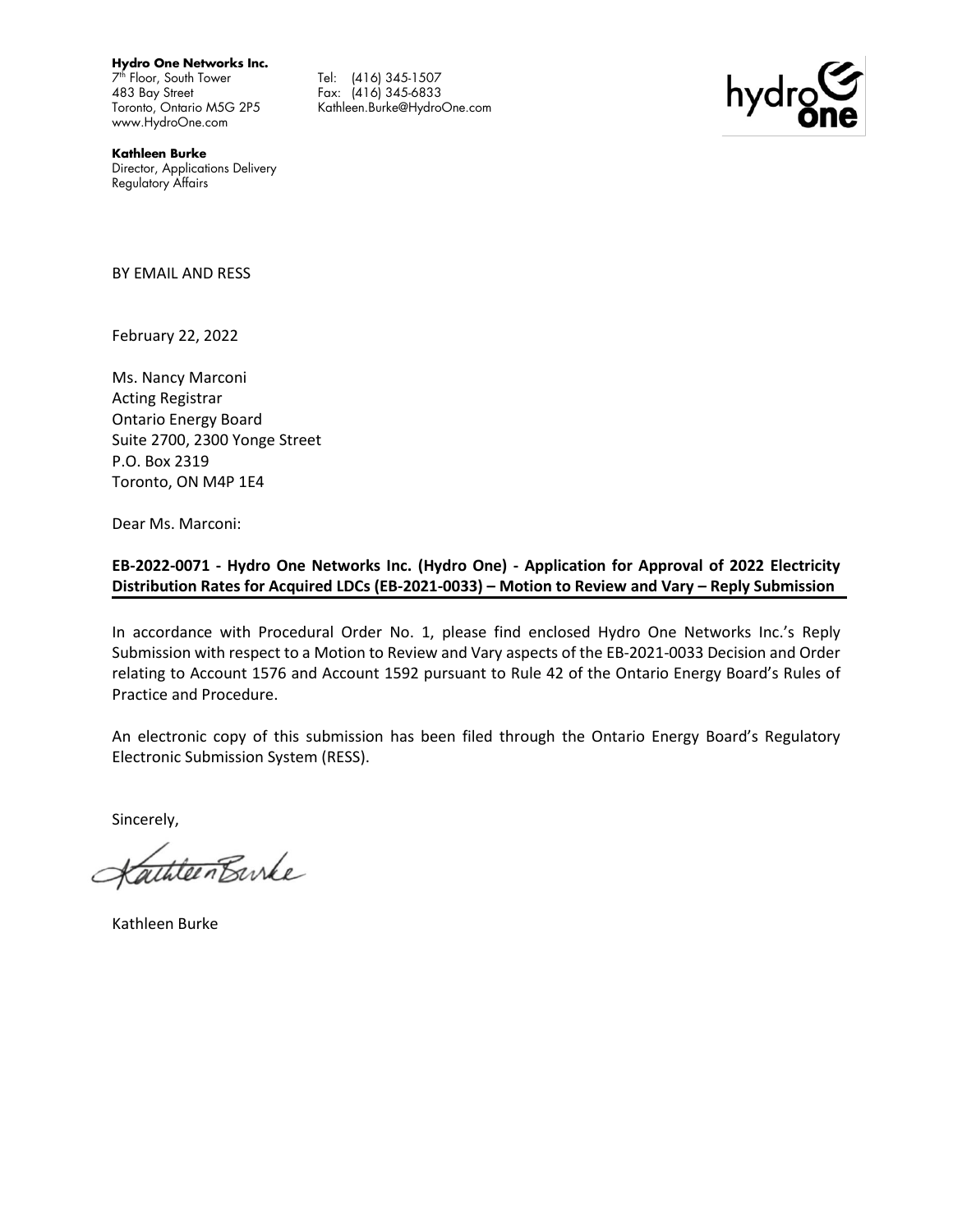## **ONTARIO ENERGY BOARD**

**IN THE MATTER OF** the *Ontario Energy Board Act, 1998*, S.O. 1998, c. 15, Schedule B, as amended (the "OEB Act");

**AND IN THE MATTER OF** an Application by Hydro One Networks Inc. for an Order or Orders pursuant to section 78 of the OEB Act for distribution rates and related matters in the service areas formerly served by Norfolk Power Distribution Inc., Haldimand County Hydro Inc. and Woodstock Hydro Services Inc., to be effective January 1, 2022;

**AND IN THE MATTER OF** a Motion to Review and Vary aspects of the EB-2021-0033 Decision and Order relating to Account 1576 and Account 1592 pursuant to Rule 42 of the Ontario Energy Board's *Rules of Practice and Procedure*.

## **REPLY SUBMISSION**

## **A. INTRODUCTION**

- 1. On December 16, 2021, the Ontario Energy Board (OEB or the Board) issued a Decision and Order in EB-2021-0033 (the "Decision"). The Decision concerned an application (the "2022 Rate Application") by Hydro One Networks Inc. (Hydro One) for approval of 2022 distribution rates in respect of the legacy service areas for the former Norfolk Power Distribution Inc. (Norfolk Power), the former Haldimand County Hydro Inc. (Haldimand County Hydro) and the former Woodstock Hydro Services Inc. (Woodstock Hydro) (together, the "Acquired Utilities").
- 2. On January 7, 2022, Hydro One filed a Notice of Motion to Review and Vary the Decision pursuant to Rule 42 of the OEB's *Rules of Practice and Procedure* (the "Motion")*.* The Motion is in respect of two discrete aspects of the Decision, namely the OEB's findings in relation to (a) Account 1576 - CGAAP Accounting Changes for the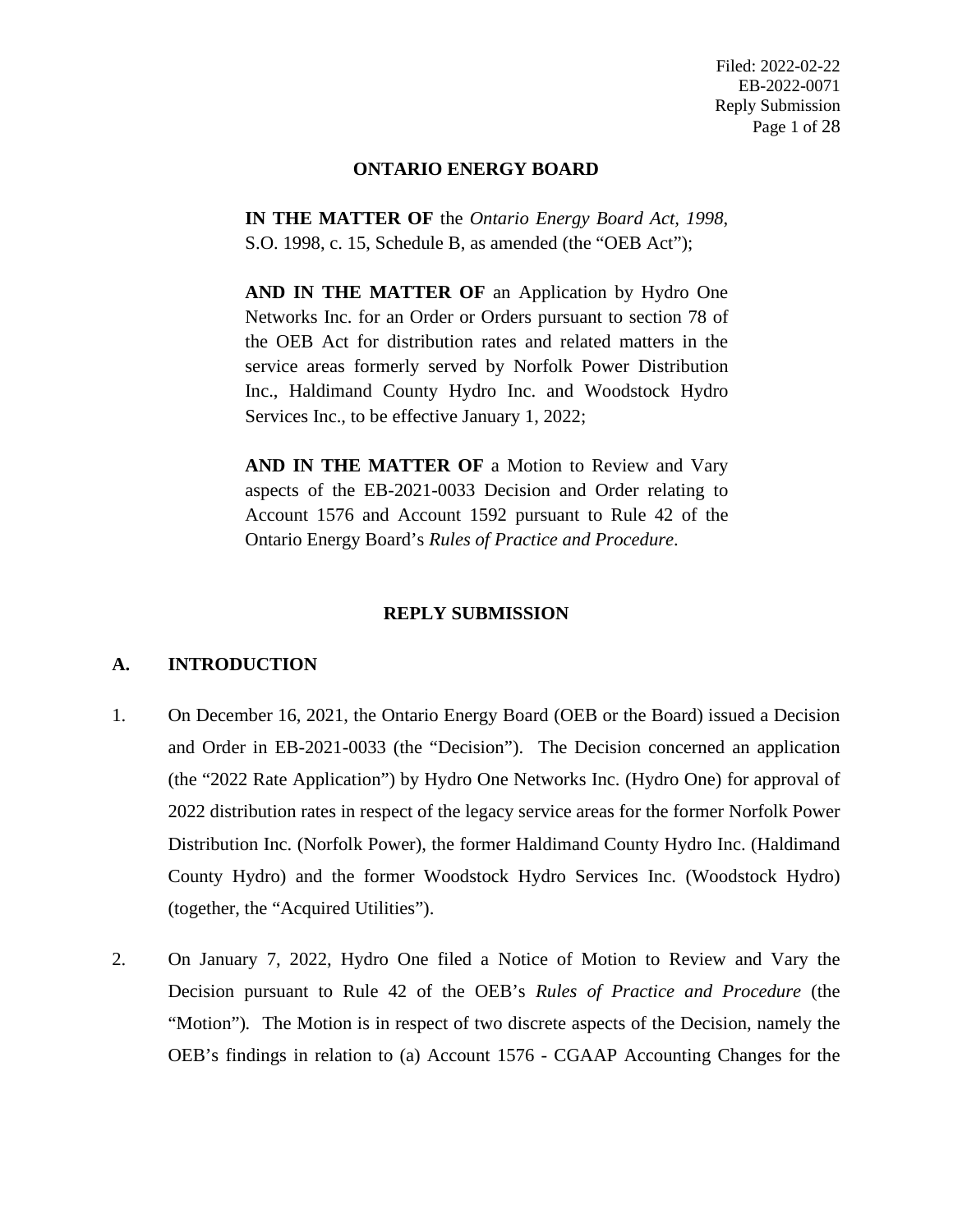former Woodstock Hydro for the 2016 to 2022 period, and (b) Account 1592 - PILs and Tax Variances, Sub-account CCA Changes for all three of the Acquired Utilities.

3. Further to Procedural Order No.  $1$ ,  $\frac{1}{1}$  Hydro One filed its Argument in Chief on the Motion on January 31, 2022. On February 14, 2022, Hydro One received submissions from OEB staff and the School Energy Coalition (SEC) with respect to the Motion. The following is Hydro One's reply to the OEB staff and SEC submissions.

## **B. OVERVIEW**

- 4. With respect to Account 1576 (CGAAP Accounting Changes) for the former Woodstock Hydro, the OEB erred in the Decision by interpreting the scope of Account 1576 as applying to the former Woodstock Hydro, which at all relevant times (as it relates to this motion) used United States Generally Accepted Accounting Principles (USGAAP) as its accounting standard. The OEB thereby amended and expanded the scope of Account 1576, and retrospectively applied that new scope to prior periods contrary to the rule against retroactive ratemaking.
- 5. OEB staff and SEC in their submissions try to argue that Account 1576 was always intended to capture impacts resulting from any capitalization and depreciation policy changes regardless of accounting standards, not just those resulting from a change from Canadian Generally Accepted Accounting Principles (CGAAP) to International Financial Reporting Standards  $(IFRS)<sup>2</sup>$  $(IFRS)<sup>2</sup>$  $(IFRS)<sup>2</sup>$  and that all parties were always aware of this. By reason of that awareness or knowledge, OEB staff and SEC argue, there has been no impermissible retroactive ratemaking. However, their submissions rely upon out-of-context references to a policy document issued over a year prior to Account 1576 being established and which concerned a different account, Account 1575, which is not relevant to this proceeding. OEB staff and SEC have not pointed to anything that indicates Account 1576 applied to the former Woodstock Hydro upon that utility's adoption of USGAAP. Account 1576 was established by the OEB specifically in response to the announcement

<span id="page-2-1"></span><span id="page-2-0"></span><sup>&</sup>lt;sup>1</sup> OEB, Notice of Hearing, Procedural Order No. 1 and Decision on Request for a Partial Stay, January 12, 2022.

<sup>&</sup>lt;sup>2</sup> IFRS and Modified IFRS (MIFRS) are used interchangeably in these submissions unless otherwise specified.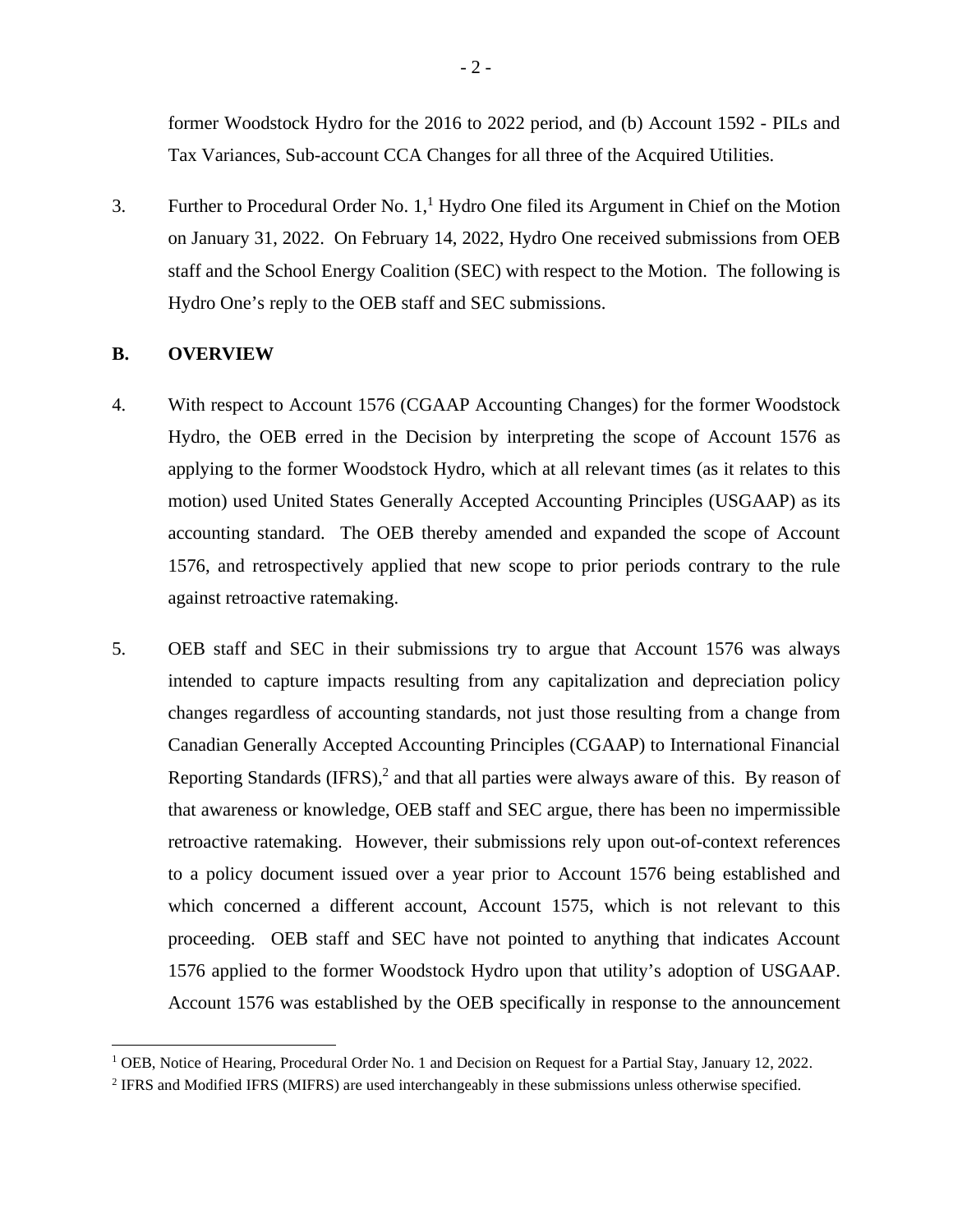by the Canadian Accounting Standards Board of a deferral option for transitioning to IFRS. Account 1576 did not apply, and there was no reason for it to apply, to distributors using USGAAP because such distributors were unaffected by the deferral option.

- 6. In the Decision, the OEB also incorrectly assumed there are relevant financial differences for 2016-2022 to be recorded in Account 1576 in respect of the former Woodstock Hydro. Hydro One has confirmed there are no such differences to be recorded, and it has explained in these submissions why it is necessary to vary the Decision notwithstanding that the balances would be nil or immaterial if they were required to be provided.
- 7. With respect to Account 1592 PILs and Tax Variances (Sub-account CCA Changes) for the Acquired Utilities, Hydro One has decided not to pursue its motion other than in respect of the method that it was directed to use for calculating balances from 2018 to 2022. The method that the OEB directed it to use for this purpose is in error because it is not consistent with the approved terms of Account 1592 (Sub-account CCA Changes) and, consequently, captures impacts other than those resulting from the introduction of accelerated CCA. Notably, the correct method for calculating balances would result in a higher amount being credited to ratepayers as compared to the method directed by the OEB in the Decision.

# **C. REPLY SUBMISSIONS RELATING TO ACCOUNT 1576**

#### *1. Background*

- 8. In the 2022 Rate Application, with respect to Account 1576 (CGAAP Accounting Changes) for the former Woodstock Hydro, Hydro One proposed to dispose of a credit balance of \$2,267,861 and noted that transactions in this account ceased in 2015, coinciding with the year of Woodstock Hydro's transition to USGAAP.<sup>[3](#page-3-0)</sup>
- 9. In its submissions in the 2022 Rate Application, Hydro One explained that the purpose of Account 1576 is to record the financial differences arising as a result of accounting policy

<span id="page-3-0"></span> $3$  EB-2021-0033, 2022 Rate Application, August 27, 2021, pp. 36-37, 39-40. See also Hydro One's response to OEB Staff #19(c) and Footnote 29 of the Decision regarding OEB staff's updated calculation of the balance.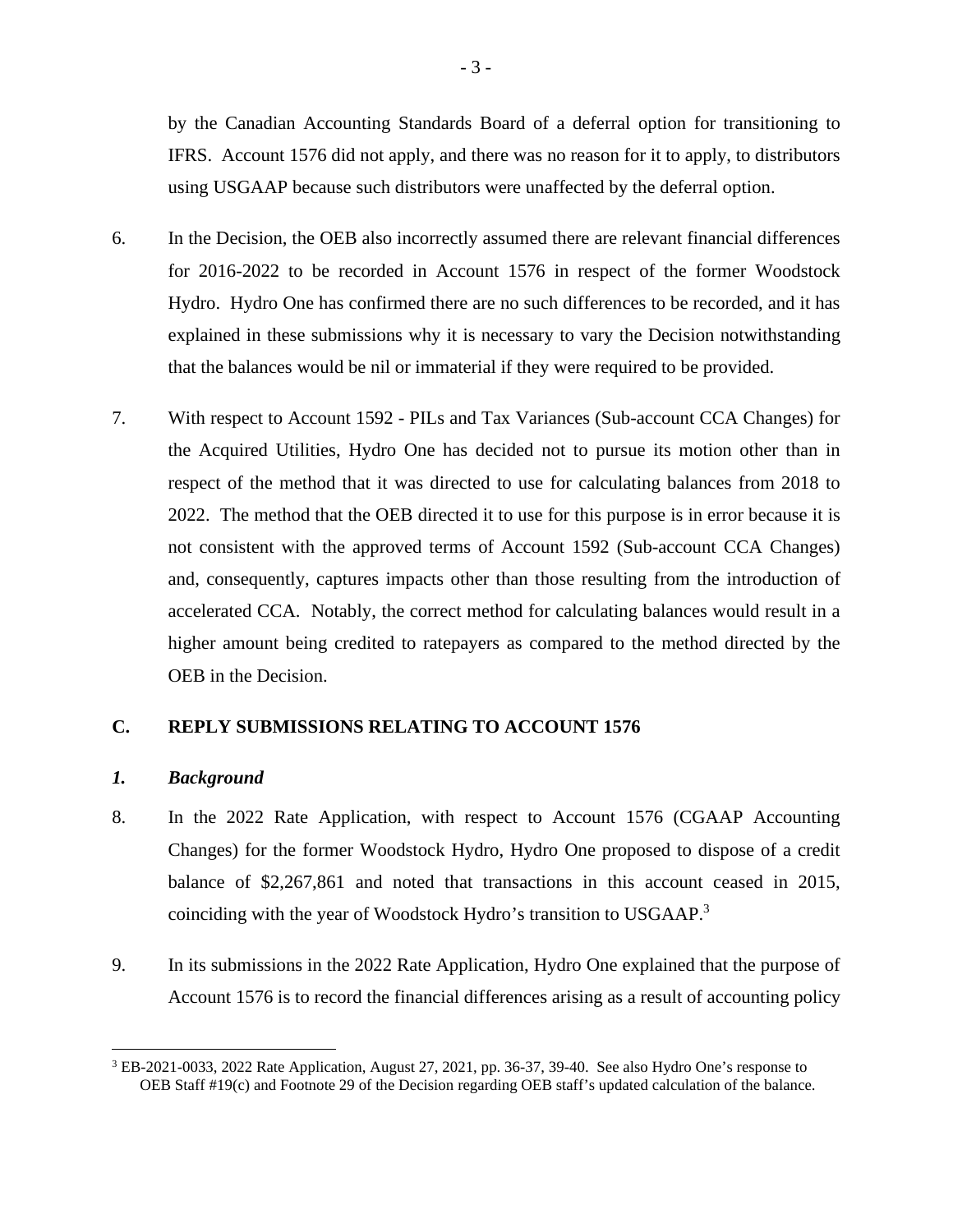changes to depreciation expense and capitalization policies permitted by the OEB for distributors transitioning from CGAAP to MIFRS, and that since Woodstock Hydro was permitted to adopt USGAAP for accounting and regulatory purposes in 2015 and was no longer applying MIFRS accounting policies, there was no need to continue recording entries in Account 1576 because Account 1576 was no longer relevant to its circumstances.[4](#page-4-0)

- 10. In OEB staff's submissions in the 2022 Rate Application, it argued that Account 1576 transactions should not cease in 2015 but instead should continue until the former Woodstock Hydro has rebased. OEB staff argued that Account 1576 was intended to capture the property, plant and equipment (PP&E) impact for capitalization and depreciation policy changes from those embedded in rates at a distributor's last rebasing, and made during the incentive-rate setting term, regardless of which accounting standard the distributor is using or changing to. OEB staff commented that annual transactions in the account from 2013 to 2015 for the former Woodstock Hydro were approximately \$500,000 (credit in favour of ratepayers). Therefore, OEB staff estimated that for 2016 to 2022 Hydro One should also have entries of a similar amount, totaling at least \$3,[5](#page-4-1)00,000 in favour of ratepayers.<sup>5</sup>
- 11. In the Decision, the OEB accepted the submissions of OEB staff without explanation, stating:

The OEB approves the disposition of Woodstock Hydro's Account 1576 balance of \$2,124,659, which covers the balances in the account up to 2015 . . . The OEB agrees with OEB staff that Hydro One should continue to record transactions in Account 1576 to the end of 2022, which will coincide with rebasing for Woodstock Hydro. The OEB therefore directs Hydro One to quantify the Account 1576 balance for 2016 to the end of 2022 in the draft rate order process, and orders Hydro One to dispose of this remaining balance in Account 1576 specifically to the legacy Woodstock Hydro customers as part of its 2023 rebasing application that is currently before the OEB.<sup>[6](#page-4-2)</sup>

<span id="page-4-1"></span><span id="page-4-0"></span><sup>4</sup> EB-2021-0033, Hydro One Reply Submission, December 3, 2021, pp. 14-15.

<span id="page-4-2"></span><sup>5</sup> EB-2021-0033, OEB Staff Submission, November 19, 2021, pp. 12-13.

<sup>6</sup> EB-2021-0033, Decision and Order, December 16, 2021, p. 15.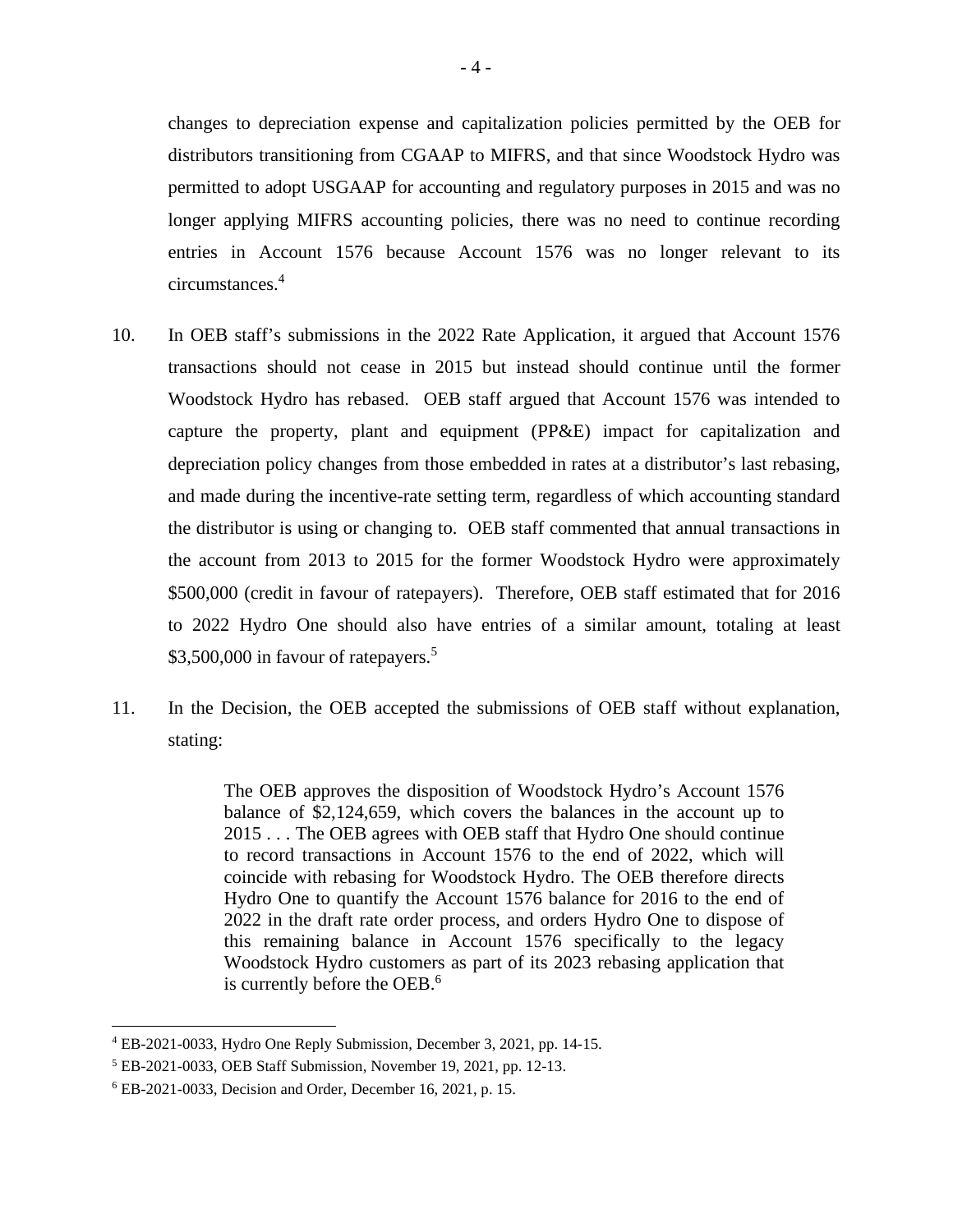12. Implicit in the Decision findings on Account 1576 is the OEB's expectation that the amounts to be quantified and recorded in the account for 2016 to 2022, and returned to ratepayers, would be consistent with the amounts estimated by OEB staff. This aspect is discussed further in section [4,](#page-20-0) below.

# *2. Hydro One's Argument in Chief*

- 13. Hydro One explained in its Argument in Chief that Account 1576 was established by the OEB on a generic basis to allow for the recording of certain financial differences that were expected to arise, in relation to depreciation expense and capitalization policies, specifically for distributors transitioning from Legacy Canadian Generally Accepted Accounting Principles (CGAAP) to Modified International Financial Reporting Standards  $(MIFRS).<sup>7</sup>$  $(MIFRS).<sup>7</sup>$  $(MIFRS).<sup>7</sup>$
- 14. With respect to the OEB's findings on Account 1576 for the former Woodstock Hydro, Hydro One in its Argument in Chief provided a detailed description of the parameters for the account based largely on the OEB's July 17, 2012 letter and July 2012 Accounting Procedures Handbook (APH) FAQs, which together established and defined the basis of the account. All of this demonstrated, in Hydro One's view, that the purpose and scope of the account is and always has been in relation only to distributors transitioning from CGAAP to MIFRS. On that basis, Hydro One argued that the OEB erred by:
	- a. interpreting the scope of Account 1576 as applying to the former Woodstock Hydro which at all relevant times (as it relates to this motion) used and was approved by the OEB to use USGAAP as its accounting standard, and thereby amending and expanding the scope of Account 1576 and retrospectively applying that new scope to prior periods, which is contrary to the rule against retroactive ratemaking; and
	- b. incorrectly assuming, contrary to the evidence, that there are relevant financial differences for 2016-2022 to be recorded in Account 1576 in respect of the former Woodstock Hydro.

<span id="page-5-0"></span><sup>7</sup> Hydro One, Argument in Chief, p. 2.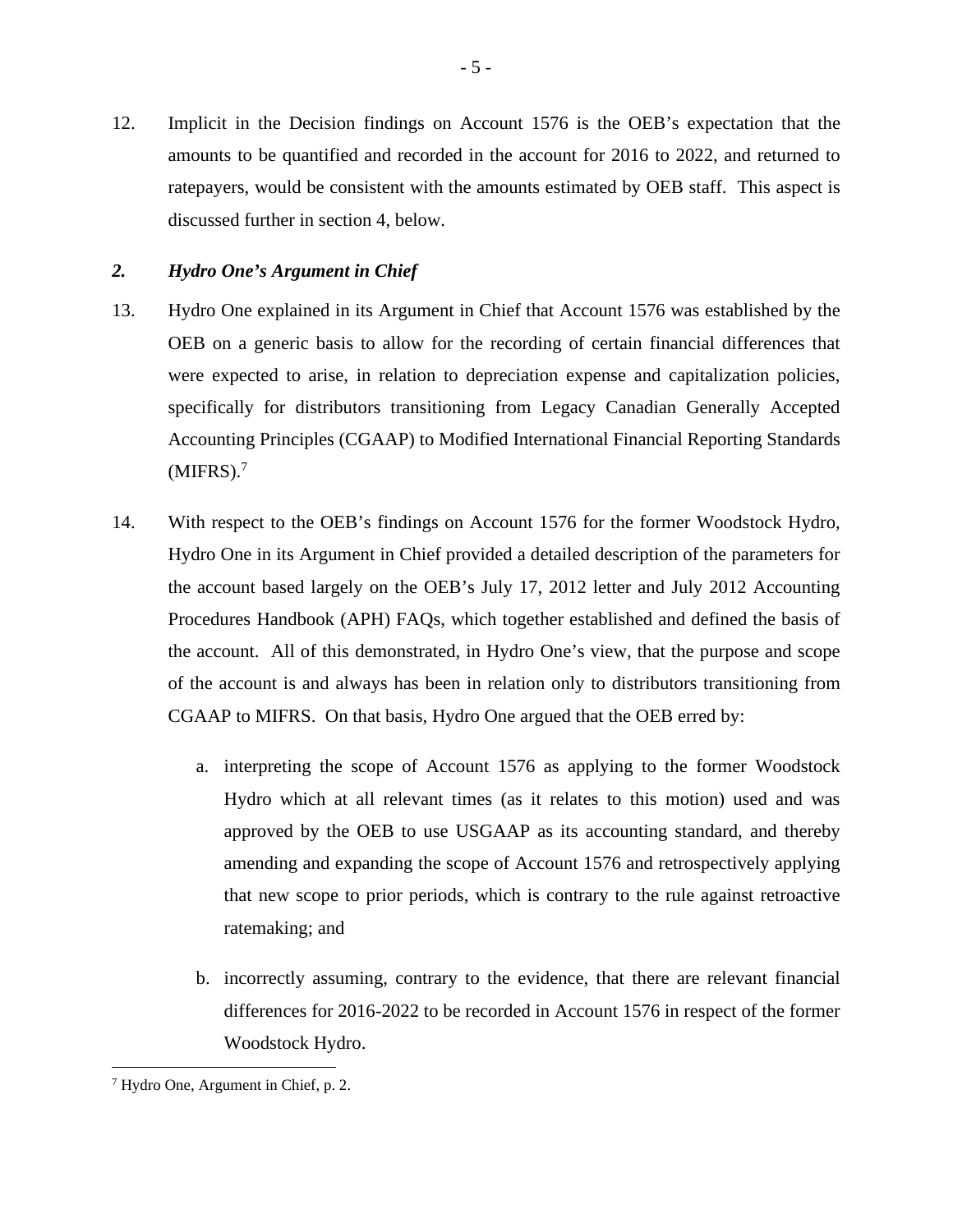# *3. Retroactive Ratemaking*

#### **(a) The Rule Against Retroactive Ratemaking**

- 15. Hydro One is generally in agreement with OEB staff's submissions as to what the rule against retroactive ratemaking stands for and the key factor to be considered in determining whether there has been impermissible retroactive ratemaking. However, Hydro One and OEB staff disagree over the application of that rule, particularly regarding the knowledge or awareness of the relevant parties about the types of amounts that would be subject to after the fact adjustment as a result of the account being established. The focus of SEC's submissions on the rule against retroactive ratemaking concerns the issue of symmetry, which for the reasons set out below is not relevant in this proceeding.
- 16. Regarding the substance of the rule, in *Union Gas Limited v. Ontario Energy Board*, 2015 ONCA 453 ("Union Gas"), the Ontario Court of Appeal stated, at para 82:

It is well established that an economic regulatory tribunal, such as the Board, operating under a positive approval scheme of ratemaking must exercise its rate-making authority on a prospective basis. Generally speaking, absent express statutory authorization, such a regulator may not exercise its rate-making authority retroactively or retrospectively.

17. In *Atco Gas and Pipelines Ltd v Alberta (Utilities Commission)*, 2014 ABCA 28, the Alberta Court of Appeal explained that there are two fundamental policy concerns behind retroactive ratemaking. With regard to consumers, retroactive ratemaking distributes the cost of utility service by asking today's customers to pay for expenses incurred by yesterday's customers. With regard to the utility, retroactive ratemaking is unfair because a utility relies on certain rates to make business decisions and, to change them after the fact could cause unexpected results for the utility.<sup>[8](#page-6-0)</sup>

<span id="page-6-0"></span><sup>8</sup> *Atco Gas and Pipelines Ltd v Alberta (Utilities Commission)*, 2014 ABCA 28, para 51 ("ATCO 2014").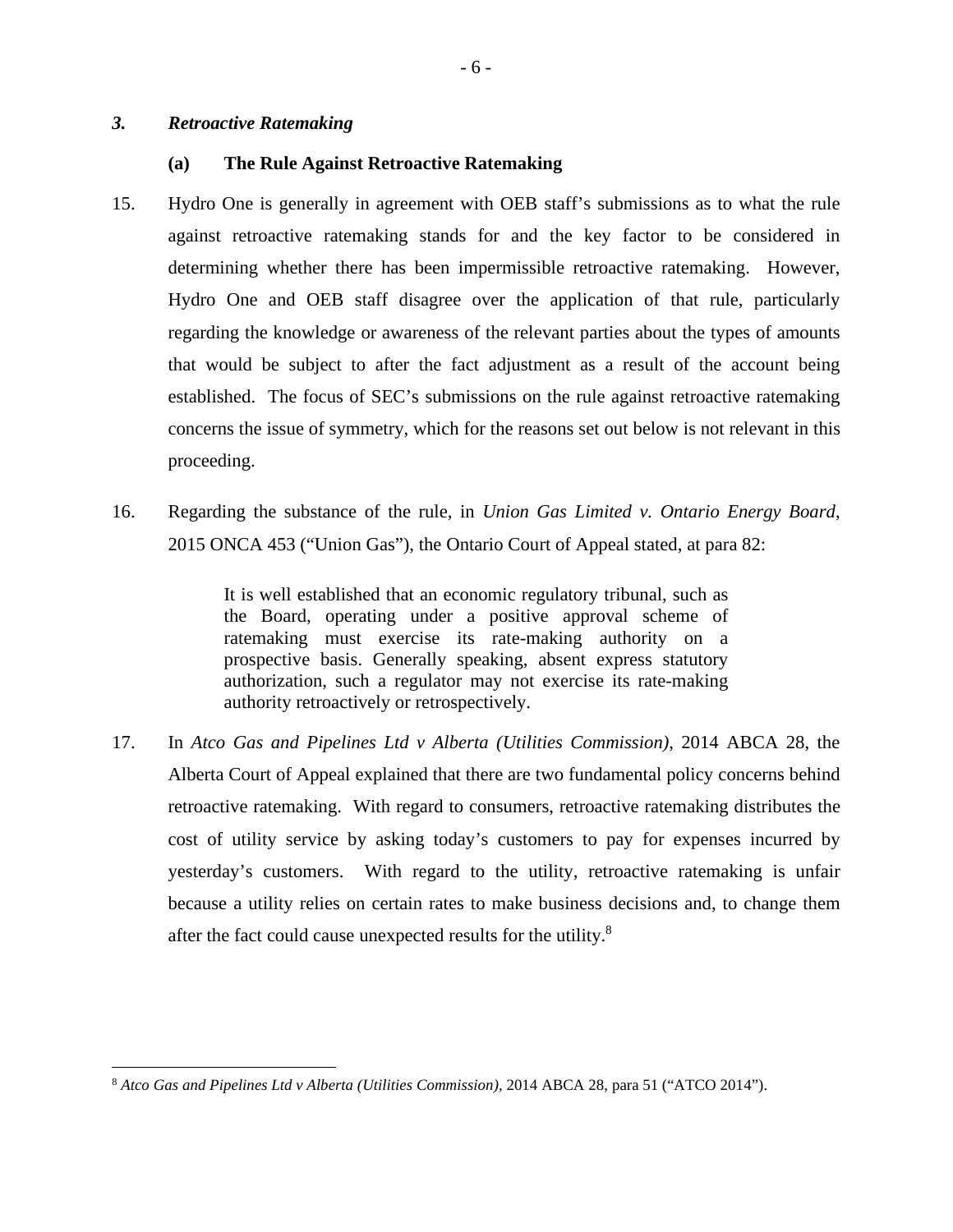- 18. The courts have found that the critical factor for determining whether a regulator is engaging in retroactive ratemaking is the parties' knowledge.<sup>[9](#page-7-0)</sup> As the Alberta Court of Appeal explains, in reference to two Supreme Court of Canada decisions: "both *Bell Canada 1989* and *Bell Alliant* illustrate the same preoccupation: were the affected parties aware that the rates were subject to change? If so, the concerns about predictability and unfairness that underlie the prohibitions against retroactive and retrospective ratemaking become less significant".<sup>[10](#page-7-1)</sup> In ATCO 2014, the court found that "the relevant question . . . is whether the utility knew from the actions or words of the regulator that the rates were subject to change".<sup>[11](#page-7-2)</sup> In Hydro One's view, this is also the relevant question in the current proceeding.
- 19. While deferral and variance accounts are generally considered exceptions to the rule against retroactive ratemaking, this is because the establishment of such an account signals, and puts the relevant parties on notice, that the amounts a utility is required to record therein are encumbered, i.e. that the amounts to be accumulated in the account are subject to further disposition by the regulator.<sup>[12](#page-7-3)</sup> However, where a regulator retroactively expands the scope of an established deferral or variance account and applies that expanded scope to determine the amounts that in its view ought to have been recorded in the account from the time it was first established, it cannot be said that there was any notice or knowledge of the parties that the amounts made subject to the incremental scope of the account on a retroactive basis were so encumbered.
- 20. SEC argues that the rule against retroactive ratemaking is not symmetrical, suggesting it is settled law that the rule should be applied where it is to the benefit of customers but not where it is to the benefit of the utility.<sup>[13](#page-7-4)</sup> The decisions SEC relies upon to support this argument all concern the treatment of amounts arising from the correction of errors made by utilities. This is not the circumstance at issue in the current proceeding. Hydro One

<span id="page-7-0"></span><sup>9</sup> ATCO 2014, para 53 and 56. See also *Union Gas Limited v. Ontario Energy Board*, 2015 ONCA 453, para 91.

<span id="page-7-1"></span><sup>&</sup>lt;sup>10</sup> Calgary (City) v. Alberta (Energy and Utilities Board), 2010 ABCA 132, para 57.

<span id="page-7-2"></span><sup>11</sup> ATCO 2014, para 62.

<span id="page-7-3"></span> $12$  Union Gas Limited v. Ontario Energy Board, 2015 ONCA 453, para 90.

<span id="page-7-4"></span><sup>&</sup>lt;sup>13</sup> SEC Submission, pp. 15-16.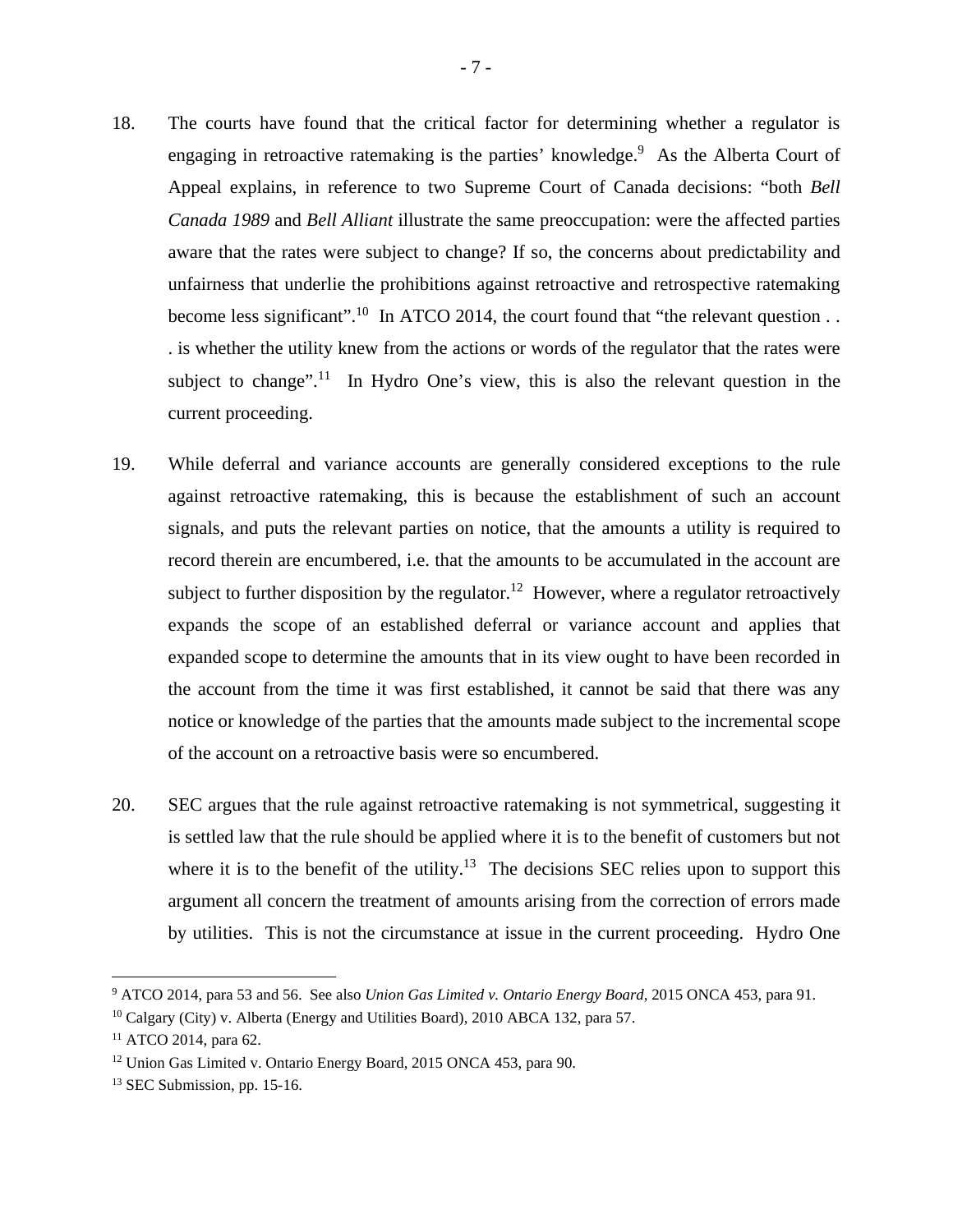has not made and is not seeking to correct any errors. As such, SEC's submissions regarding the asymmetrical nature of the rule against retroactive ratemaking are irrelevant. Specifically, SEC refers to three decisions:

- a. In an Enbridge Gas proceeding, the OEB considered the utility's proposal to provide a refund to customers of an amount that was not previously credited to customers due to an error made by the utility. The OEB allowed the refund to ensure the utility did not profit from its own error.<sup>[14](#page-8-0)</sup>
- b. In a North Bay Hydro proceeding, the OEB considered the utility's request to retrospectively change the balance of a deferral account in favour of the utility after the utility discovered, subsequent to the account being cleared on a final basis, that it made an error in the account entries. The OEB denied the request.<sup>[15](#page-8-1)</sup>
- c. In an Essex Powerlines proceeding, the OEB considered the treatment of several accounting errors made by the utility in its Group 1 variance account balances, some of which had been disposed of on a final basis. The OEB denied the requested adjustments, which would have re-allocated amounts between different classes of customers, on the basis that the rates were declared final over a year earlier and customers did not know those rates were subject to adjustment.<sup>[16](#page-8-2)</sup>
- 21. The decisions cited by SEC in support of its view that the rule against retroactive ratemaking should be applied asymmetrically involve circumstances of utility errors and negligence. These are not relevant to Hydro One's motion with respect to Account 1576. As such, there is no basis for asymmetrical application of the rule against retroactive ratemaking in the current proceeding.
- <span id="page-8-3"></span>22. SEC also argues that what Hydro One is really doing in this motion is seeking to amend the OEB's decision in EB-2014-0213 retroactively to include an order terminating the use

<span id="page-8-0"></span><sup>&</sup>lt;sup>14</sup> EB-2014-0043, Decision and Order, Enbridge Gas Distribution Inc., April 10, 2014.

<span id="page-8-1"></span><sup>&</sup>lt;sup>15</sup> EB-2009-0113, Decision and Order, North Bay Hydro Distribution Limited, September 8, 2009.

<span id="page-8-2"></span><sup>16</sup> EB-2014-0301/EB-2014-0072, Partial Decision and Procedural Order No. 3, Essex Powerlines Corporation, March 25, 2015.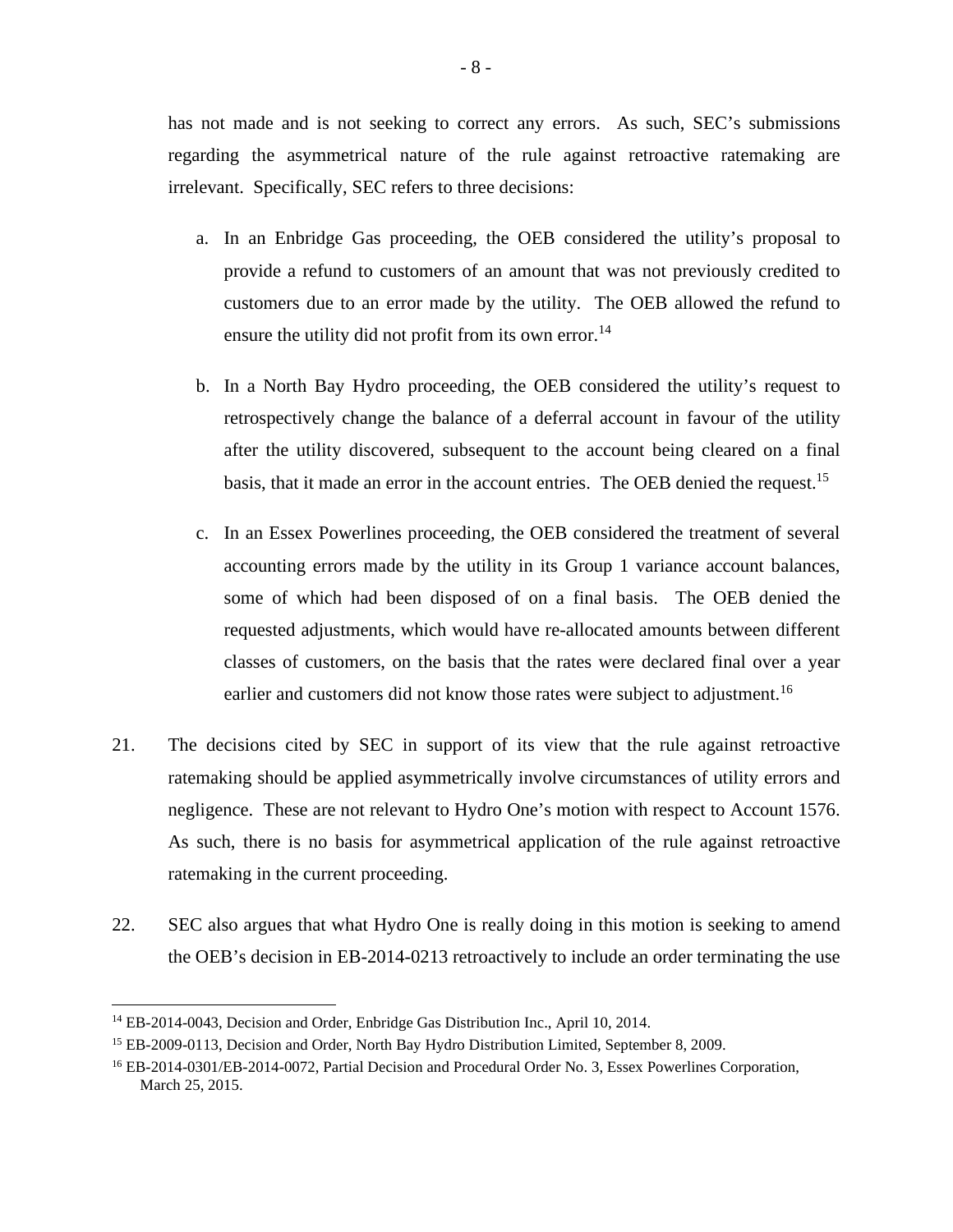of Account 1576 upon the change to USGAAP.<sup>[17](#page-9-0)</sup> In a similar vein, SEC repeatedly characterizes Hydro One's position as being that utilities which are using USGAAP, such as the former Woodstock Hydro, are "exempt" from the application of Account 1576.<sup>[18](#page-9-1)</sup> Both of these suggestions are wrong and are a mischaracterization of the issues in this proceeding. Hydro One has never asked for or asserted that there is or should be any exemption. In fact, no variation of the word "exempt" appears anywhere in Hydro One's Notice of Motion or Argument in Chief. An exemption from a requirement means that the requirement applies in the first instance, and that there is relief provided from that requirement. It has been and continues to be Hydro One's position that the scope of Account 1576 is specific to distributors transitioning from CGAAP to MIFRS. As such, the account applied to the former Woodstock Hydro in 2015 but, by the terms under which it was established, the account no longer applied once it adopted USGAAP (2016- 2022 period). As such, there was never any need for an order terminating the use of Account 1576 upon the change to USGAAP because, by the established parameters for the account, it stopped being applicable at that time. Moreover, since the account has never applied to utilities using USGAAP, there has never been any need for an exemption from Account 1576 for utilities on USGAAP.

#### **(b) Knowledge of the Parties and the Purpose of Account 1576**

23. OEB staff and SEC, in their submissions, disagree that the OEB's findings on Account 1576 result in retroactive ratemaking. In their view, Account 1576 was always intended to capture impacts resulting from any capitalization and depreciation policy changes regardless of accounting standards, not just those resulting from a change from CGAAP to IFRS, and all parties were always aware of this. By having that awareness or knowledge that rates were subject to change through a future adjustment to reflect the impacts resulting from any capitalization and depreciation policy changes regardless of

<span id="page-9-0"></span><sup>&</sup>lt;sup>17</sup> SEC Submission, p. 18.

<span id="page-9-1"></span><sup>18</sup> See SEC Submission, pp. 8, 13-14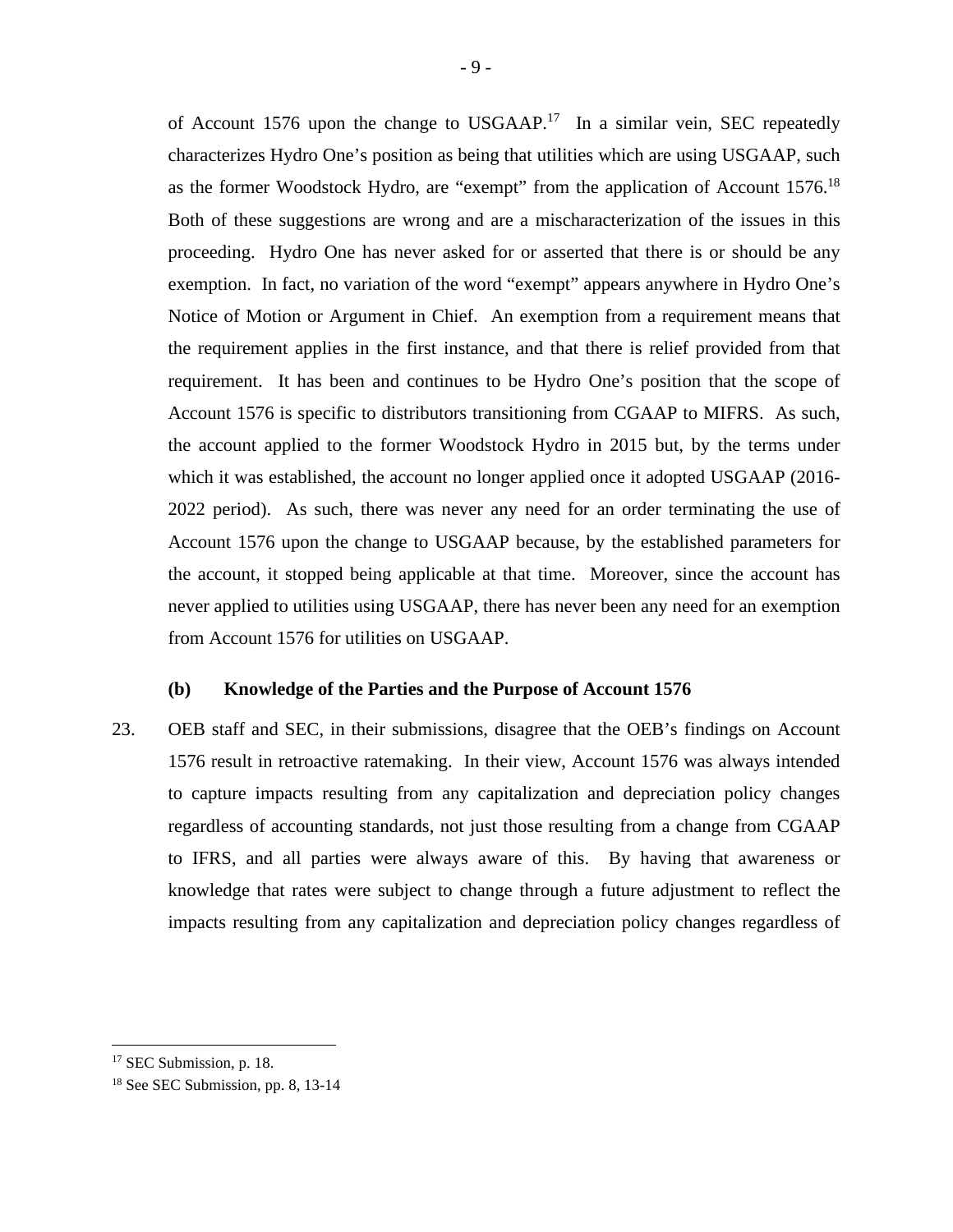accounting standards, OEB staff and SEC argue that there has been no impermissible retroactive ratemaking.<sup>[19](#page-10-0)</sup>

- 24. The submissions from OEB staff and SEC on this issue are fundamentally incorrect. As discussed in the paragraphs below, their submissions rely almost exclusively on a particular OEB addendum report. They assert that the addendum report provides clear evidence that all parties knew or ought to have known that Account 1576 was always intended to capture impacts resulting from any capitalization and depreciation policy changes regardless of accounting standards, not just those resulting from a change from CGAAP to IFRS. As set out below, OEB staff and SEC ignore key aspects from the addendum report, resulting in their interpretations of the report being incorrect. More significantly, their reliance on the addendum report is not appropriate. While there is discussion in that report of an account, and ultimately authorization for the creation of an account, the account that was the subject of the report they rely on was not Account 1576. Rather, the addendum report concerns Account 1575, which is entirely distinct from the account at issue in this motion. Consequently, the submissions from OEB staff and SEC on the knowledge of the parties and the purpose of Account 1576 are largely irrelevant. Furthermore, there is nothing in the OEB staff or SEC submissions that otherwise challenges Hydro One's interpretation of the correct scope of Account 1576, and the awareness of what amounts are subject to the OEB's further determination based on the correct scope of that account.
- 25. OEB staff's submissions on retroactive ratemaking start with a curious statement, which suggests that OEB staff may have mischaracterized the issue of retroactive ratemaking in the context of the proceeding. Staff comments that "in its submission to the OEB on Account 1576 prior to the Decision, Hydro One did not specifically argue that recording or clearing balances for the time period after 2015 would constitute retroactive ratemaking".<sup>[20](#page-10-1)</sup> The statement is curious because the issue of retroactive ratemaking did not arise until the Decision was issued. Prior to the Decision being issued, Account 1576

<span id="page-10-0"></span><sup>19</sup> See OEB Staff Submission, pp. 3-6; SEC Submission, pp. 12-14.

<span id="page-10-1"></span><sup>20</sup> OEB Staff Submission, p. 2.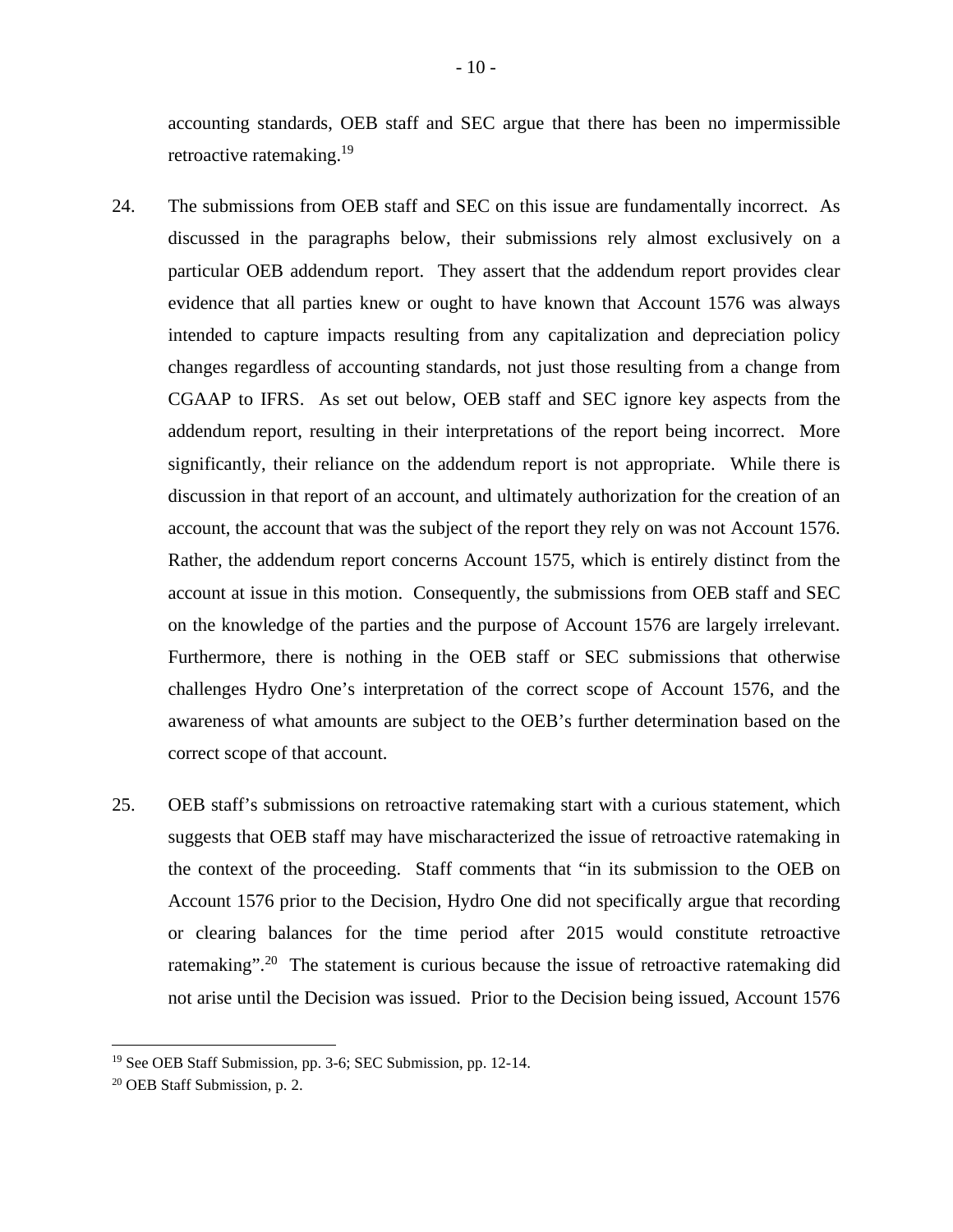did not apply to USGAAP. By issuing the Decision with a direction for Hydro One to record amounts in the account notwithstanding that at all relevant times (as it relates to this motion) it was on USGAAP, the OEB effectively redefined the scope of the account and applied that new scope to periods going back to 2016, thereby engaging in retroactive ratemaking. It is not clear why staff thought it was significant that Hydro One did not raise the issue of retroactive ratemaking prior to the Decision.

- 26. Other than the curious statement noted above, the focus of staff's submission on retroactive ratemaking is its argument that Account 1576 was always intended to capture impacts resulting from any capitalization and depreciation policy changes regardless of the accounting standards the policies are based on, therefore including CGAAP to USGAAP policies.<sup>[21](#page-11-0)</sup> While staff acknowledge that "much of the text in the account and related documents refers to a transition from CGAAP policies to IFRS policies", staff nevertheless asserts that the OEB was "clear that the same approach should apply to USGAAP policies where appropriate". SEC asserts generally the same points as staff regarding the purpose of Account  $1576^{22}$  $1576^{22}$  $1576^{22}$
- 27. In support of this assertion, staff explains its understanding of the context under which Account 1576 was created. The basis for staff's understanding is the OEB's June 13, 2011 *Addendum to Report of the Board: Implementing International Financial Reporting Standards in an Incentive Rate Mechanism Environment* (EB-2008-0408). Staff argues that, "although Account 1576 was not formally established until several months after the issuance of the (Addendum) Report . . . the account and its rationale are directly discussed in the (Addendum) Report and it was established as expressly contemplated in the (Addendum) Report. $23$
- 28. OEB staff then describes the policy context for the Addendum Report and states that "the (Addendum) Report largely discusses this issue in the context of the change from CGAAP to IFRS for the simple reason that this was the accounting standard change that

<span id="page-11-0"></span><sup>21</sup> OEB Staff Submission, pp. 3-4.

<span id="page-11-1"></span> $22$  SEC Submission, pp. 8-9.

<span id="page-11-2"></span><sup>23</sup> OEB Staff Submission, p. 4.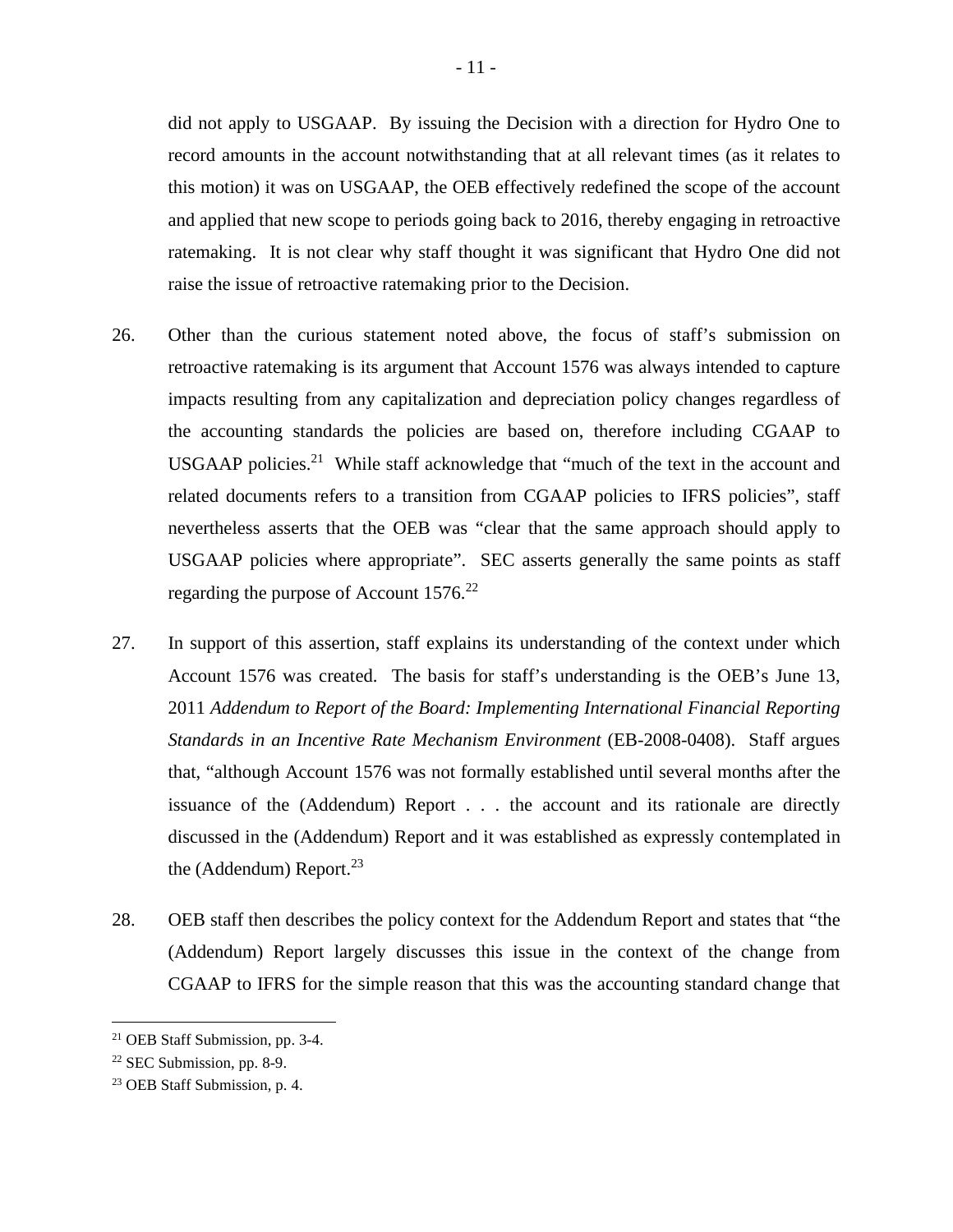most distributors were undergoing at the time. However, the same principle applies for any changes in accounting policies or accounting standards (for example, from CGAAP to USGAAP). This was made clear by the OEB in the (Addendum) Report". OEB staff then provides an excerpt from page 11 of the Addendum Report where the OEB says it will approve the proposed PP&E deferral account. Regarding that excerpt, OEB states:

This passage references the principle based rationale that led to the establishment of the account, **and does not specify that the account applies only to changes from CGAAP to IFRS**. The account is intended to capture impacts resulting from changes to accounting policies between rebasings.

Even more importantly, at page 20 the Report specifically notes that: "[u]tilities that file and report under USGAAP (or another accounting standard) should, in general, read references to IFRS and MIFRS in the Board Report, amendments to it, and this Addendum to include USGAAP (or other alternate accounting standard)." **This represents a clear indication by the OEB that the guidance provided in the Report (which includes the rationale for the subsequent creation of Account 1576) is meant to encompass changes not just resulting from CGAAP to IFRS, but also CGAAP to USGAAP**. **Hydro One therefore had knowledge as early as 2012 that Account 1576 could be used to record financial differences arising (from) a transition from CGAAP to USGAAP**. [24](#page-12-0)

The submissions from OEB staff are flawed in three fundamental respects, as follows.

29. The **first** problematic aspect is staff's assertion that the passage it quotes from p. 11 of the Addendum Report "does not specify that the account applies only to changes from CGAAP to IFRS". While that is technically correct, it is perhaps the *only* paragraph from that section of the Addendum Report that does *not* expressly refer to IFRS or MIFRS. Moreover, it appears that staff may have misled the OEB in its submission because the paragraph *immediately following* the one quoted by staff, which staff did not mention in its submission, states:

<span id="page-12-0"></span><sup>24</sup> OEB Staff Submission, pp. 5-6 (emphasis added).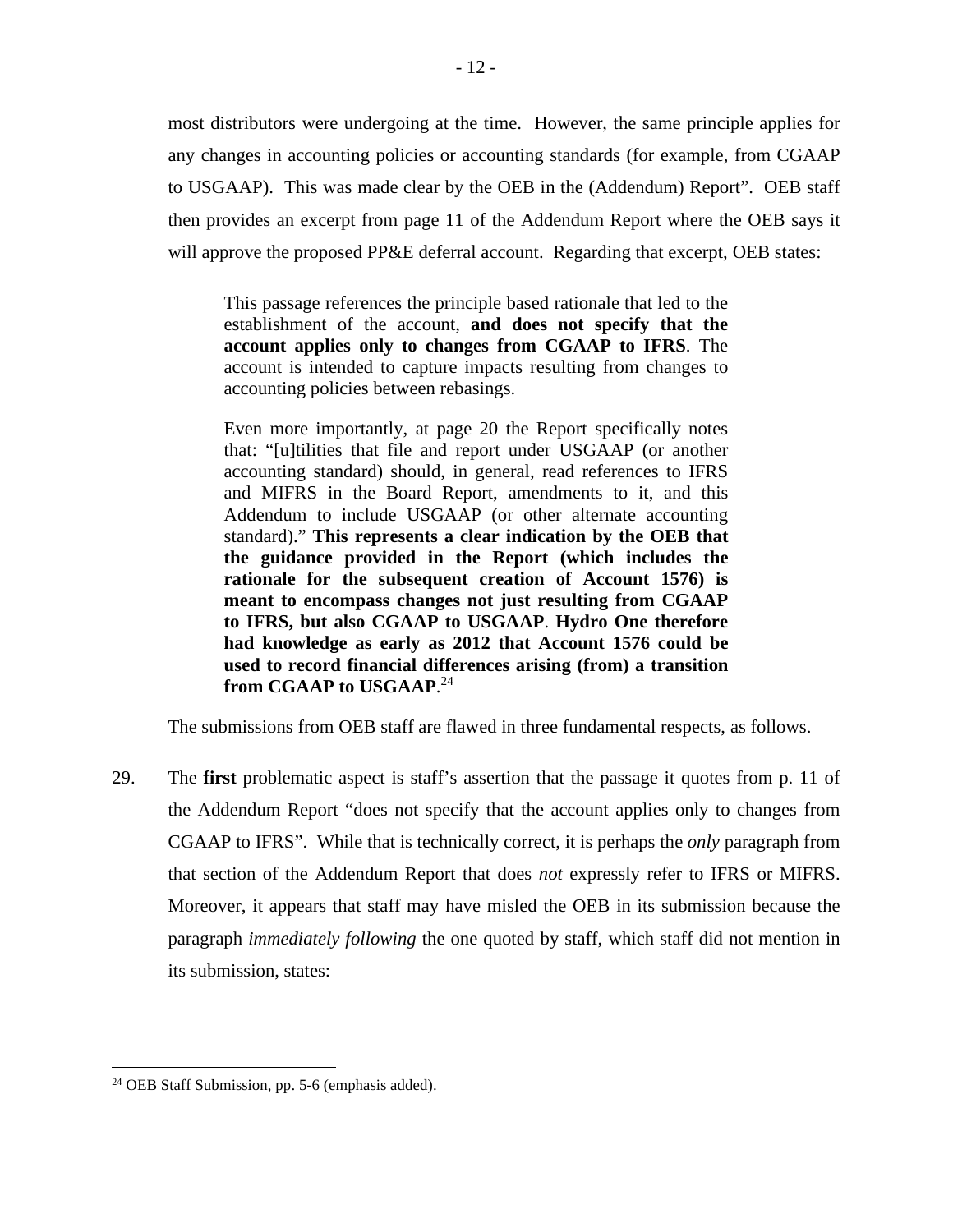The Board therefore authorizes a generic deferral account to capture PP&E differences **arising only as a result of the accounting policy changes caused by the transition from CGAAP to MIFRS**. It is for use by utilities to record PP&E differences arising **during the period since their last rebasing under CGAAP up to their first rebasing under MIFRS**, including utilities using IRM rate-setting methodology.<sup>[25](#page-13-0)</sup>

- 30. The **second** problematic aspect of staff's submission is its assertion that the note on p. 20 of the Addendum Report, which says that references to IFRS and MIFRS should generally be read to include USGAAP, "represents a clear indication by the OEB that the guidance provided in the Report is meant to encompass changes not just resulting from CGAAP to IFRS, but also CGAAP to USGAAP". What is not obvious from staff's submission is that this note was included in a separate section of the Addendum Report from that which authorized the deferral account. The section containing the note was instead concerned with the broader question of whether the OEB should permit rate applications and RRR reporting using USGAAP. After concluding that it would permit rate applications and RRR reporting using USGAAP, the OEB included the referenced note based on a prior staff recommendation. However, whereas staff had recommended the inclusion of a note stating that utilities filing under USGAAP "shall" read references to IFRS and MIFRS to include USGAAP<sup>[26](#page-13-1)</sup>, the OEB in the Addendum Report did not accept staff's recommendation and only provided that such utilities "should, in general" read those references to include USGAAP.
- 31. More significantly, the OEB added a statement after the note, which had not been part of staff's proposed note, saying that "the deferral account authorized in Issue 2 may not be necessary for such utilities".<sup>[27](#page-13-2)</sup> By "such utilities", the OEB meant utilities on USGAAP. This statement was in reference to the generic deferral account authorized in the earlier part of the Addendum Report to capture PP&E differences arising as a result of the accounting policy changes caused by the transition from CGAAP to MIFRS. The OEB clearly recognized that the account it authorized may not be applicable to utilities using

<span id="page-13-0"></span><sup>25</sup> Addendum Report, p. 11 (emphasis added).

<span id="page-13-1"></span><sup>26</sup> Addendum Report, p. 18.

<span id="page-13-2"></span><sup>27</sup> Addendum Report, p. 20.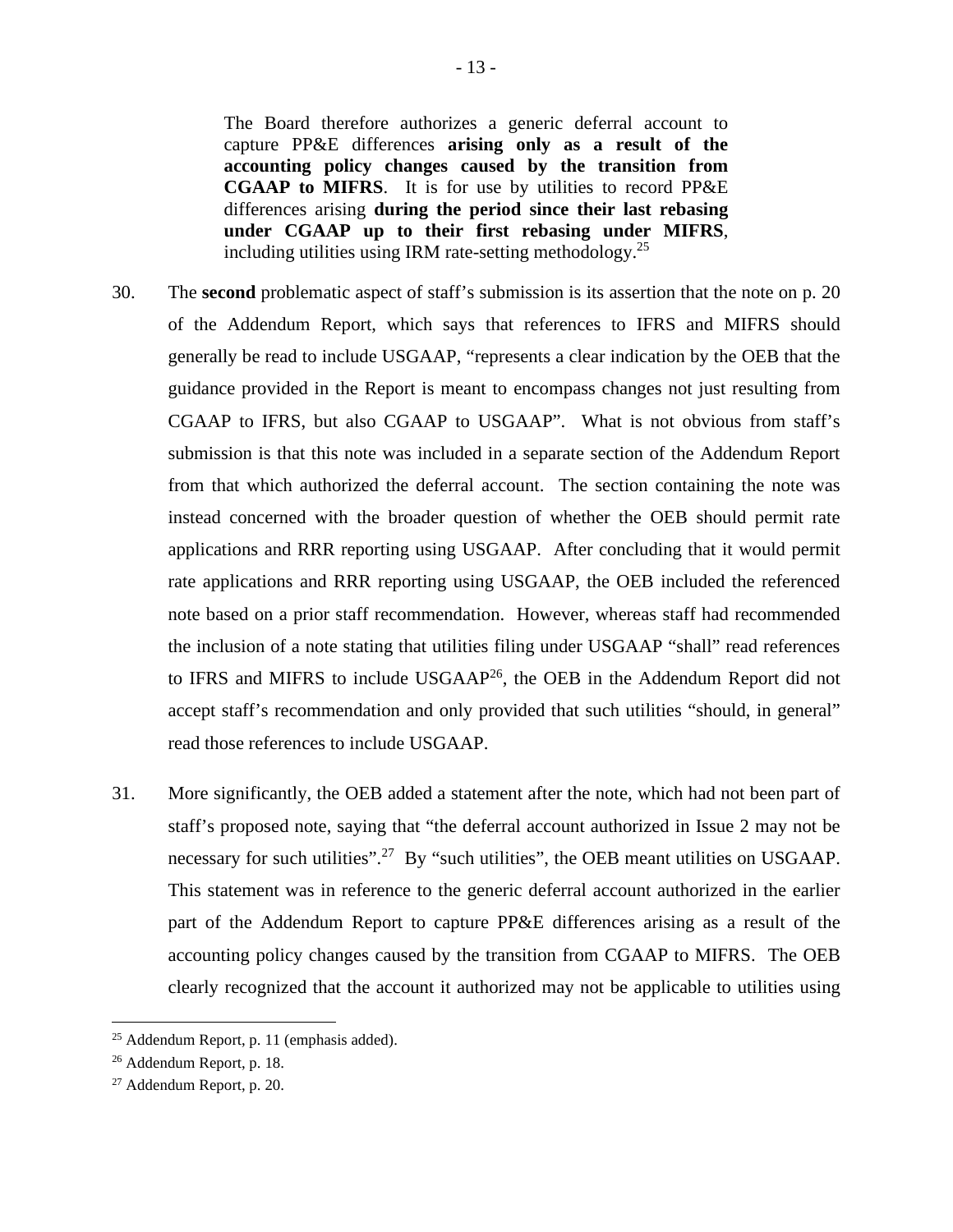USGAAP. While staff acknowledge this additional language in footnote 6 of their submission, given the full context, their assertion - that the note represents a "clear indication" by the OEB that the guidance provided in the Addendum Report is meant to encompass changes resulting from CGAAP to USGAAP - is severely strained. This context includes the placement of the note within the Addendum Report, the OEB's revisions to the statement proposed by staff, and the OEB's qualification of the note by recognizing that the deferral account may not be needed for utilities on USGAAP.

- 32. Regarding the same statement from the Addendum Report, about the account not being necessary for utilities using USGAAP, SEC comments that this does not amount to an "exemption" of USGAAP from Account 1576, but rather expresses the assumption at the time that there would be no material differences between USGAAP and CGAAP that could impact PP&E rate base.<sup>[28](#page-14-0)</sup> As discussed in paragraph [22,](#page-8-3) SEC's preoccupation with whether or not there is an exemption is incorrect and irrelevant. However, it is interesting to note SEC's acknowledgement that there has always been an understanding that there are no material differences between USGAAP and CGAAP that could impact PP&E rate base.
- 33. The **third**, and most significant problem with staff's submissions on retroactive ratemaking, is its assertion that, based on the Addendum Report, Hydro One "had knowledge as early as 2012 that Account 1576 could be used to record financial differences arising (from) a transition from CGAAP to USGAAP". SEC effectively asserts the same argument in its submissions.<sup>[29](#page-14-1)</sup> To understand why this assertion is flawed requires an understanding of the historical policy context and timeline of events associated with the Addendum Report and the creation of Account 1576. While this history is lengthy and involves numerous elements, it is necessary to demonstrate that the account authorized by and discussed in the Addendum Report was not Account 1576. Rather, it was an account that became known as Account 1575. Account 1575 was a deferral account that was the result of the OEB's consultation process on IFRS transition

<span id="page-14-0"></span> $28$  SEC Submission, pp. 13-14.

<span id="page-14-1"></span><sup>29</sup> See SEC Submissions, section 2.4, pp. 12-14.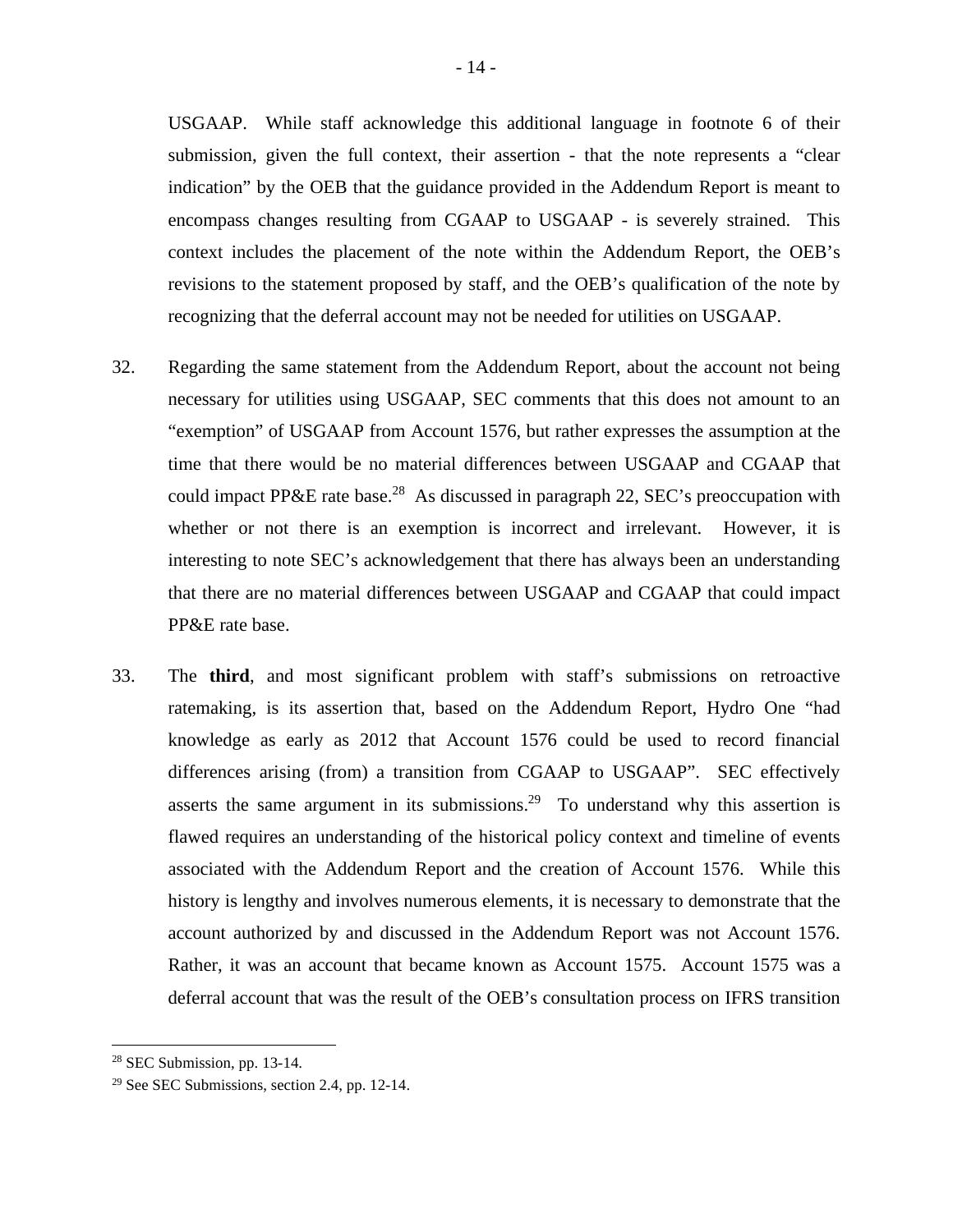and is entirely distinct from Account 1576, which is a variance account established by the OEB approximately 13 months after the Addendum Report to address a specific circumstance relating only to distributors transitioning from CGAAP to MIFRS. This historical context is as follows:

- a. On December 23, 2008, the OEB initiated a consultation process to examine issues associated with the transition to IFRS (EB-2008-0408). The first phase of the process was focused on formulating policy principles. The second phase was focused on amendments to regulatory instruments.
- b. On July 28, 2009, the OEB issued *Report of the Board: Implementing International Financial Reporting Standards in an Incentive Rate Mechanism Environment* (EB-2008-0408). This Report did not discuss the creation of any regulatory accounts relevant to the issues at hand.
- c. On March 31, 2011, OEB staff issued, for comment by stakeholders, *Staff Discussion Paper: Transition to IFRS – Implementation in an IRM Environment* (EB-2008-0408). The Staff Discussion Paper included (at Issue #2) a consideration of whether any differences between costs recorded in the balance sheet accounts and costs built into rates that: (a) arise in the time period between rebasing in CGAAP and the first rebasing under MIFRS, and (b) are driven by changes in accounting for capital or operating costs, prompted by the adoption of MIFRS, should be recovered from or refunded to ratepayers. Staff proposed that "differences relating only to the Property, Plant and Equipment components of rate base, including the rate base related intangible assets (referred to collectively hereafter as "PP&E"), when properly calculated, should be recoverable from, or refundable to, ratepayers. Staff recommends that the Board approve a deferral account to capture this difference associated with these PP&E items. The proposed PP&E deferral account is to cover differences arising only as a result of the accounting policy changes caused by the transition from CGAAP to MIFRS.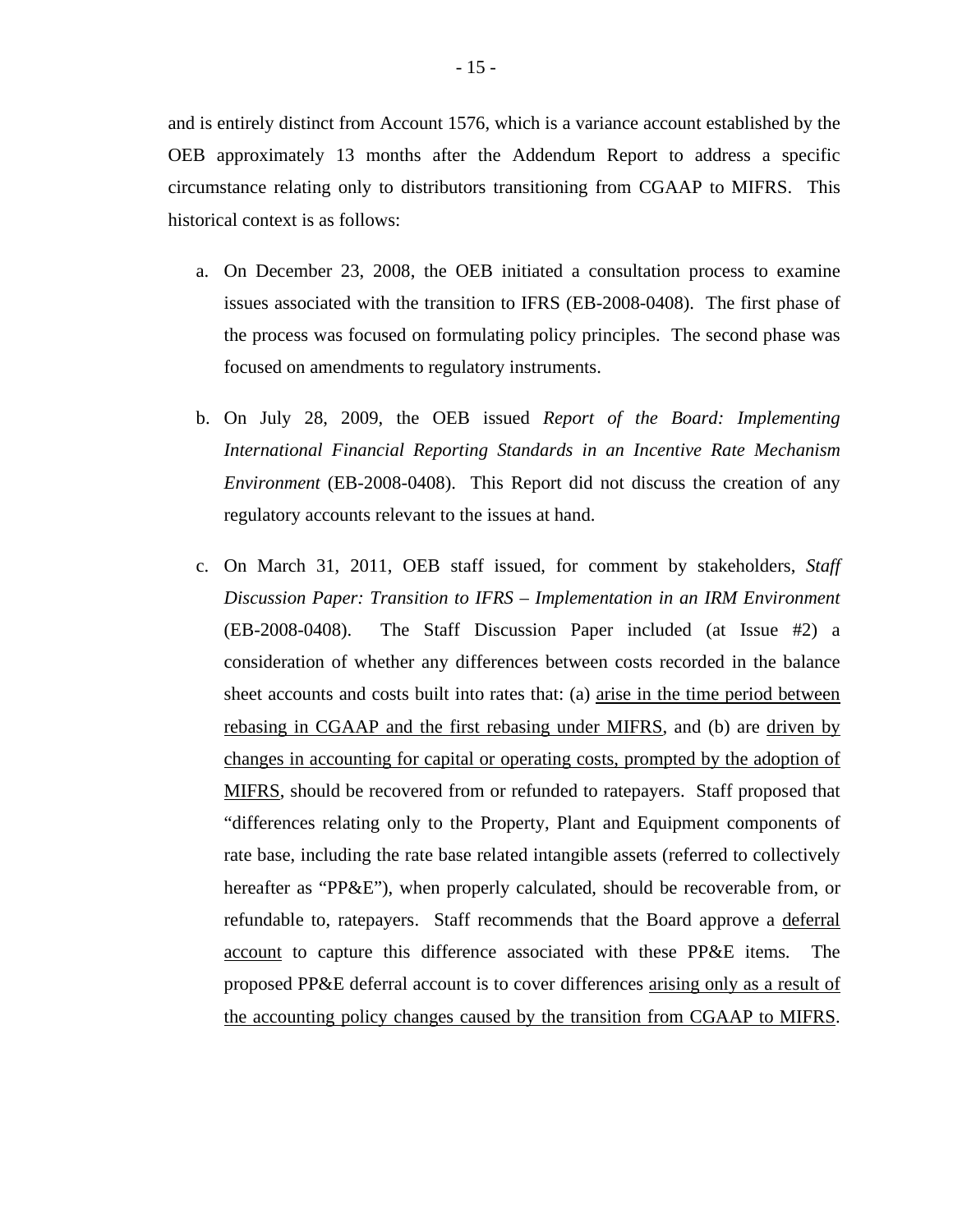It is not to capture performance differences during the IRM period".[30](#page-16-0) The rationale provided for staff's recommendation provide further confirmation that the purpose of the account, from the time it was recommended, was specific to utilities transitioning from CGAAP to IFRS.

- d. On June 13, 2011, the OEB issued *Addendum to Report of the Board: Implementing International Financial Reporting Standards in an Incentive Rate Mechanism Environment* (EB-2008-0408). This is the Addendum Report discussed above, which OEB staff and SEC rely on significantly in their submissions. The Addendum Report presents the OEB's policy determinations based on consideration of staff's recommendations, materials from working groups and comments received. On Issue #2, as discussed above, the OEB authorized "a generic deferral account to capture PP&E differences arising only as a result of the accounting policy changes caused by the transition from CGAAP to MIFRS".[31](#page-16-1) The parameters for the account are set out in Appendix A of the Addendum Report, which reiterates the nature of the account as being in relation specifically to utilities transitioning from CGAAP to MIFRS.
- e. On June 21, 2011, the OEB concluded the consultation process EB-2008-0408.
- f. On December 21, 2011, the OEB issued a draft revised Accounting Procedures Handbook (APH) for comment, along with a *Summary of Account Changes in the Uniform System of Accounts* (EB-2011-0428). The Summary of Account Changes states that accounts have been added, deleted or revised for several reasons, including new accounts approved by the Board in decisions, orders, policy papers, reports, guidelines and APH-FAQs, as well as new accounts arising from IFRS accounting requirements. The draft APH and Summary of Account Changes do not include any references to Account 1576. However, they do reference a new "Account 1575, IFRS-CGAAP Transitional PP&E Amounts".

<span id="page-16-0"></span><sup>30</sup> Staff Discussion Paper, p. 6 (emphasis added).

<span id="page-16-1"></span><sup>31</sup> Addendum Report, p. 11 (emphasis added).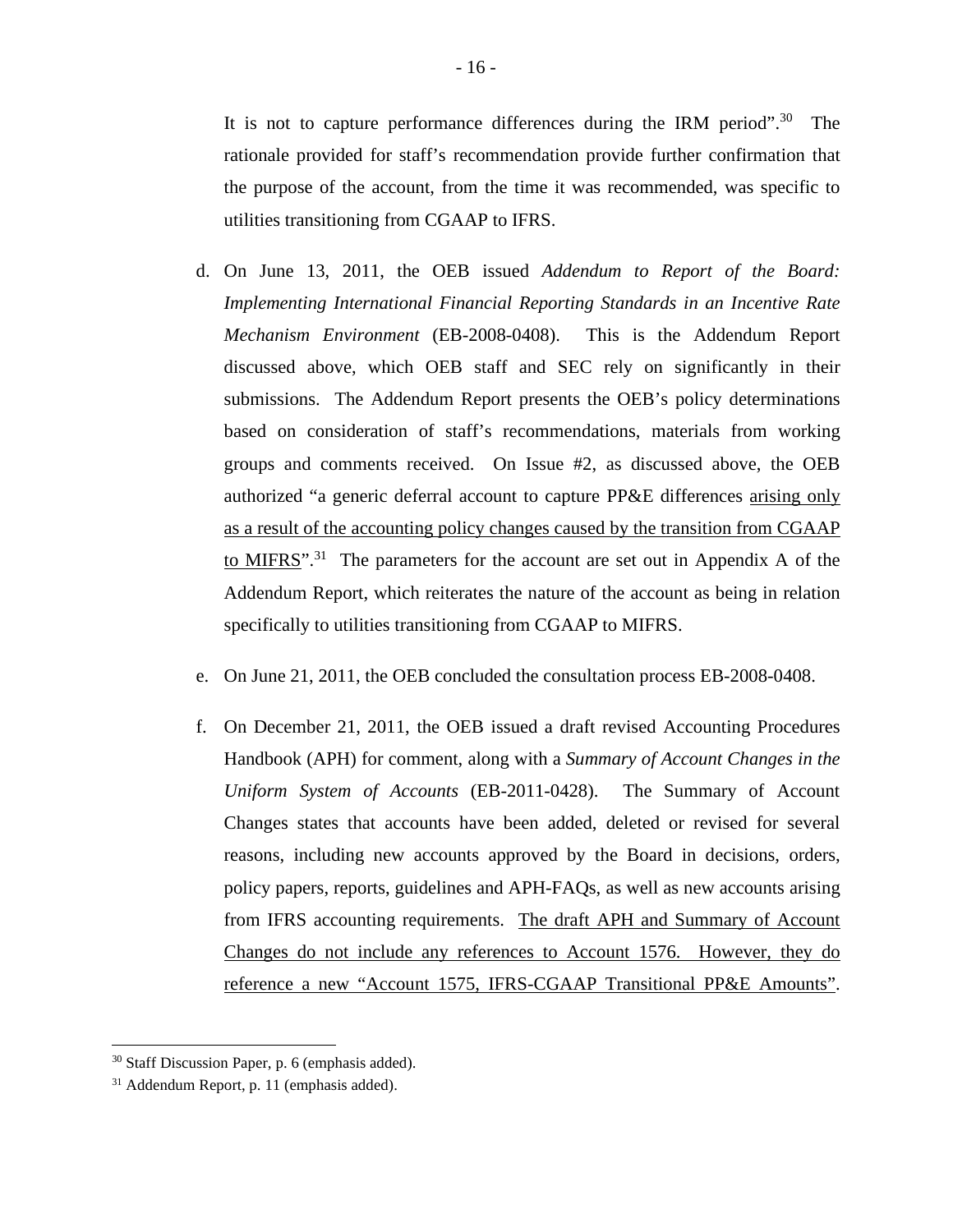This account is listed under the heading for New Board-Approved accounts arising from IFRS requirements, effective on January 1, 2012.

- g. On March 28, 2012, the OEB released the final revised APH (EB-2011-0428). In its cover letter, the OEB states that the revisions were largely undertaken to reflect the adoption of IFRS by the majority of distributors and the OEB's policy on transition to IFRS. The final APH includes the new Account 1575, but not Account 1576. It is clear that the new Account 1575 is the account that was authorized by the OEB under Issue #2 in the Addendum Report and further described in Appendix A to the Addendum Report because the account description in the APH is aligned with that set out in Appendix A to the Addendum Report.[32](#page-17-0)
- h. In March 2012, the Canadian Accounting Standards Board announced that it will allow rate regulated entities a one-year deferral option for transitioning to IFRS in 2012.
- i. On April 30, 2012, the OEB issued a letter to distributors to provide direction regarding the impact of the decision by the Canadian Accounting Standards Board to defer the mandatory changeover to IFRS to January 1, 2013. The letter does not reference the IFRS consultation process EB-2008-0408, or any documents from that process.
- j. On July 17, 2012, the OEB issued a letter to distributors setting out its further regulatory accounting policy direction regarding changes to depreciation expense and capitalization policies for those distributors that were transitioning to MIFRS but who remained under CGAAP in 2012 as a result of the one-year deferral option for IFRS changeover. The letter does not reference the IFRS consultation process EB-2008-0408, or any documents from that process. The OEB noted that it was responding to the numerous inquiries it received from distributors seeking regulatory accounting direction in relation to changing their depreciation rates and

<span id="page-17-0"></span><sup>32</sup> See APH, Article 220, pp. 23 and 33; and Article 510, pp. 10-13 and 19.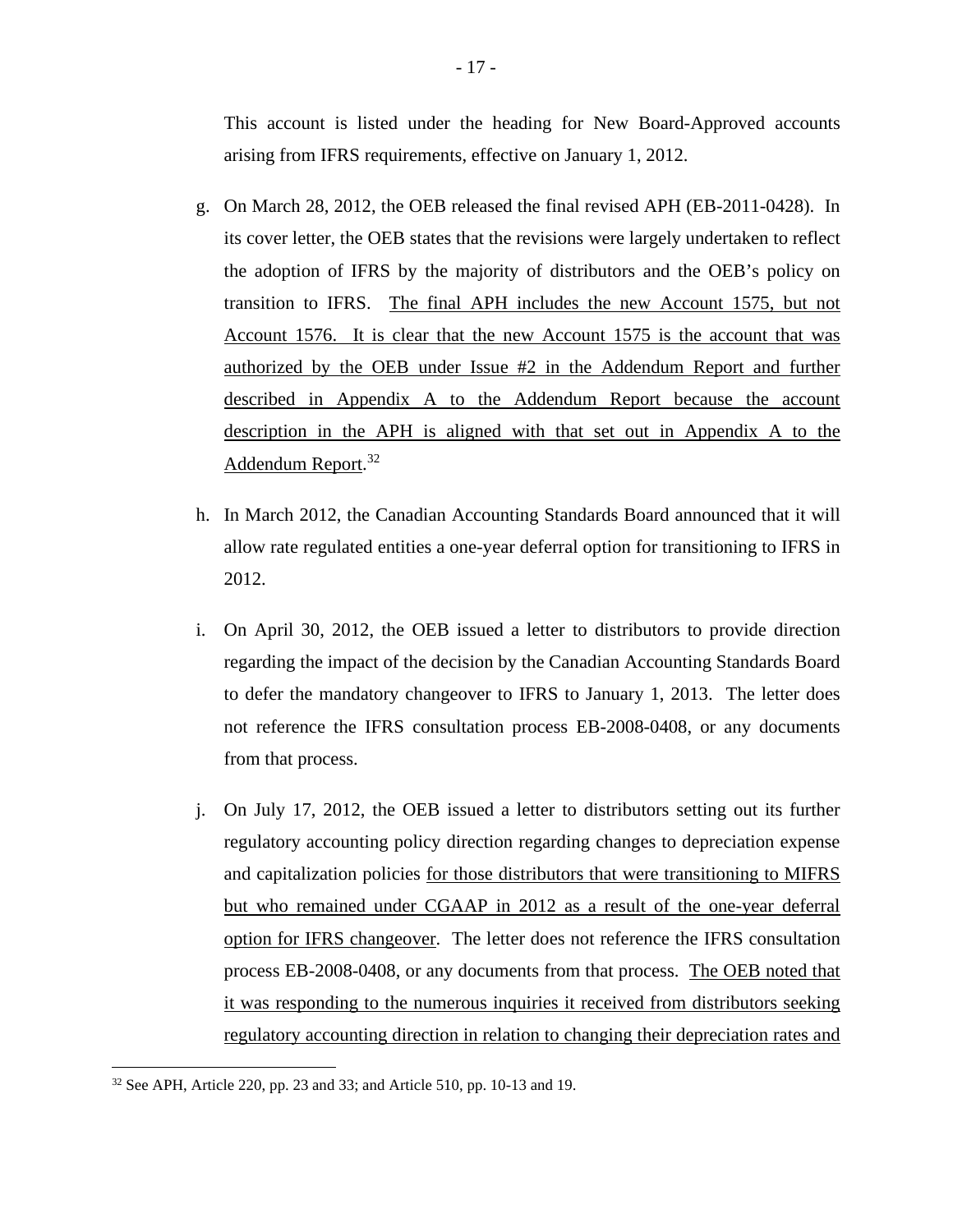capitalization policies while still under CGAAP in 2012 due to the one-year IFRS transition deferral. The letter states that the OEB will permit electricity distributors electing to remain on CGAAP in 2012 to implement regulatory accounting changes for depreciation expense and capitalization policies effective on January 1, 2012. The letter further states that the OEB is creating and authorizing a new variance account for distributors to record the financial differences arising from these accounting changes. More particularly, the letter states that the OEB "has approved a new variance Account 1576, Accounting Changes Under CGAAP, for distributors to record the financial differences arising as a result of the election to make these accounting changes under CGAAP in 2012 or to make these changes as mandated by the Board in 2013, if applicable. The description of Account 1576 and the associated accounting requirements, including an illustrative example, are provided in the July 2012 Accounting Procedures Handbook – Frequently Asked Questions (see question and answer #2) posted on the Board's website".<sup>[33](#page-18-0)</sup>

k. On July 17, 2012, concurrent with the above letter, the OEB issued the July 2012 APH Frequently Asked Questions. Under Question 2, and Appendix A of the FAQs, the OEB provides the approved description for Account 1576. In addition to the fact that the account established by the Addendum Report was authorized as a deferral account and the account established by the July 17, 2012 letter was authorized as a variance account, a comparison of the descriptions for Accounts 1575 and 1576 indicate significant and substantive differences. While Account 1575 was established to record differences generally arising from accounting policy changes caused by the transition from previous CGAAP to MIFRS, Account 1576 was established specifically to record financial differences arising from accounting changes to depreciation expense and capitalization policies

<span id="page-18-0"></span><sup>&</sup>lt;sup>33</sup> The timing and scope of Account 1576 also helps address the question posed by SEC at footnote 1 of its submissions. SEC did not understand why the same issue that arises for the former Woodstock Hydro does not also arise for the former Norfolk Power and Haldimand County Hydro. The former Norfolk Power rebased under MIFRS in EB-2011-0272 and received approval for rates effective May 1, 2012. The former Haldimand County Hydro rebased under regulatory accounting changes related to IFRS in EB-2013-0134 and received approval for rates effective May 1, 2014. Account 1576 did not apply to these two utilities once they rebased.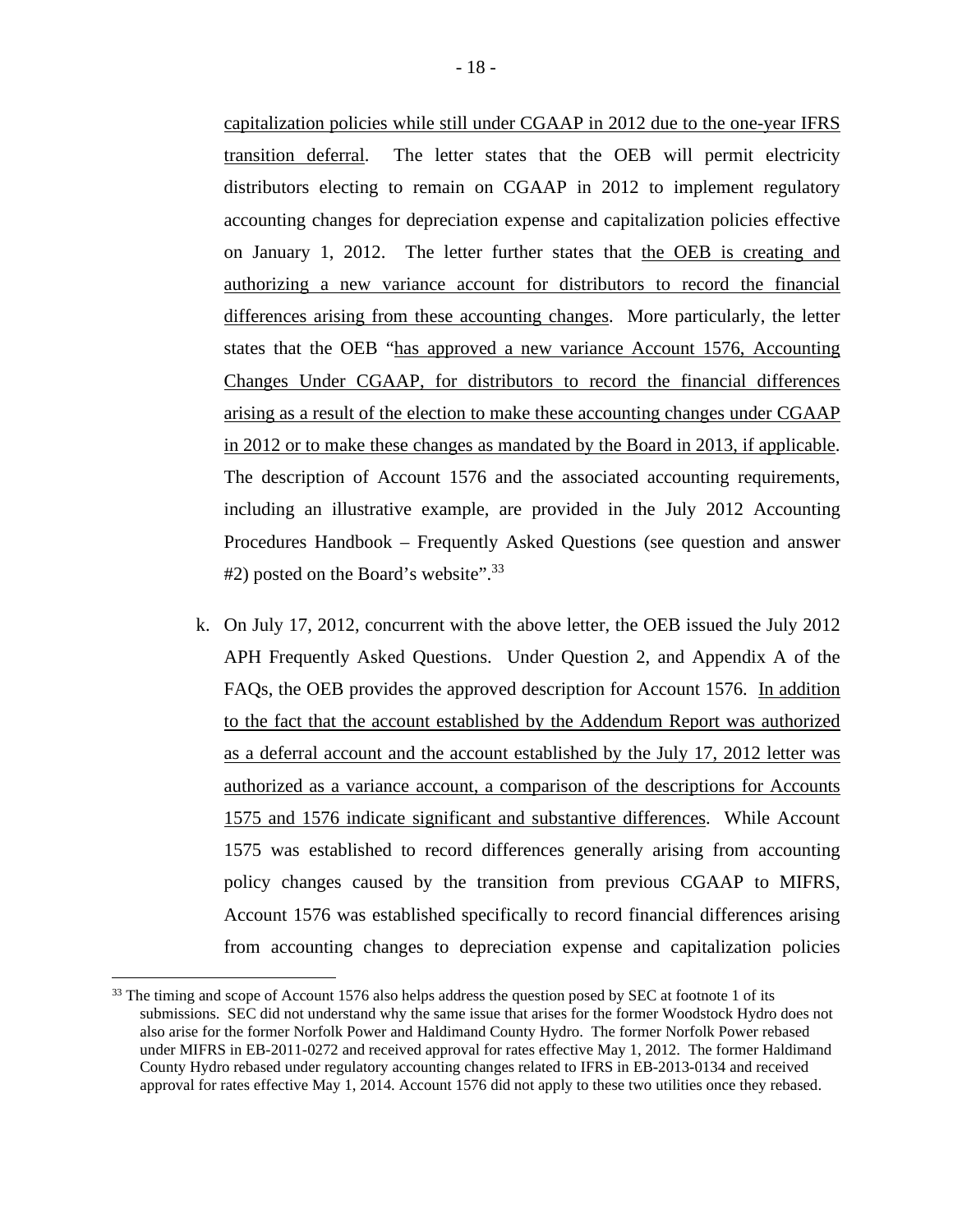permitted by the OEB under CGAAP in 2012 or as mandated by the OEB in 2013. The distinction between the accounts is articulated in Note B to the description of Account 1576, in Appendix A of the APH FAQ. Note B states:

Adjustments for the IFRS transitional accounting changes remain the function of Account 1575 **that may arise from the time when the distributor adopts IFRS and rebases under modified IFRS. Deferral Account 1575 and variance Account 1576 cannot be used interchangeably and the distributor must follow the required accounting treatment applicable under each account.** The accounting changes applicable to Account 1576 are not applicable to Account 1575 in relation to "changeover date" accounting on the distributor's adoption of IFRS.

- l. On June 25, 2013, the OEB issued a letter regarding accounting policy changes for both Account 1575 and Account 1576. The letter refers to the fact that Account 1576 was established by means of the July 17, 2012 letter and clearly distinguishes between the two accounts, noting that "Account 1576 was intended only as a short term measure to address the interim deferral of IFRS in 2012 with the expectation of a changeover to IFRS in 2013. In addition, MIFRS was expected to be the accounting basis used and approved for 2013 CoS applications and thus the use of Account 1575 would have applied rather than Account 1576".
- 34. Based on the foregoing, the submissions from OEB staff and SEC on the question of the purpose of Account 1576 and whether parties had knowledge that Account 1576 was intended to be used to record financial differences arising from a transition from CGAAP to USGAAP are clearly wrong. Account 1576 was established by the OEB in response to the announced deferral option for transitioning to IFRS. The account did not apply, and there was no reason for the account to apply, to distributors using USGAAP because such distributors would have been unaffected by the deferral option. The historical policy context and timeline of events, as well as the substance of the relevant documents as set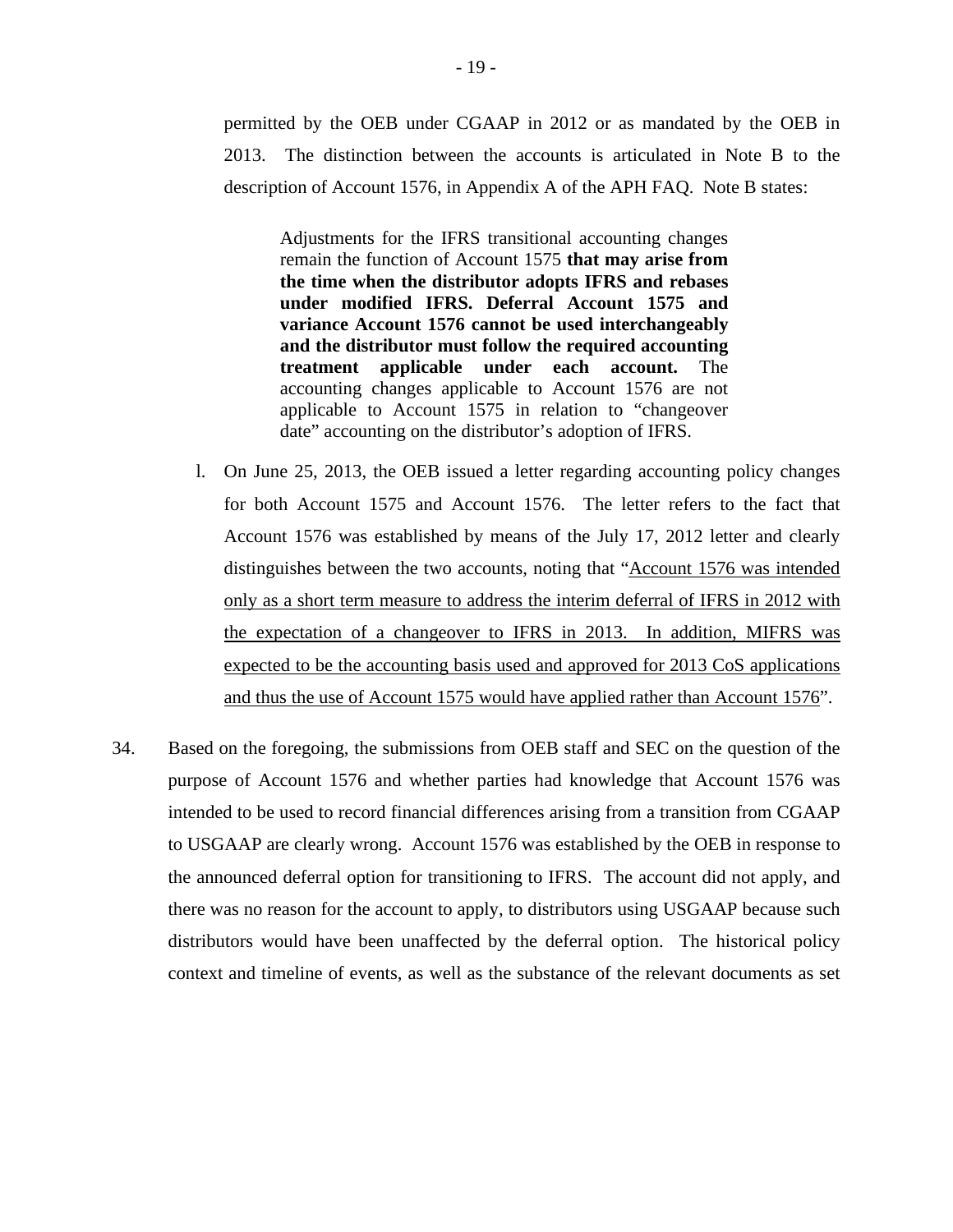out above, lays bare the emptiness of SEC's hyperbolic assertion that Hydro One is trying to exploit a mere "technicality" in the OEB's accounting guidance for its own gain.<sup>[34](#page-20-1)</sup>

- 35. Furthermore, neither OEB staff nor SEC have pointed to anything in the OEB's July 17, 2012 letter or its July 2012 APH FAQs that could reasonably have provided any parties with notice or knowledge that Account 1576 was ever intended to be used other than for utilities transitioning from CGAAP to MIFRS. Without such knowledge, neither Hydro One nor any other party has had any basis to believe that, to the extent there were to arise any financial differences from changes to depreciation expense and capitalization policies as a result of transitioning to USGAAP, such amounts would be encumbered by virtue of Account 1576.
- 36. The OEB's findings in the Decision had the effect of expanding the scope of Account 1576 and applying that expanded scope retroactively to the period 2016 to 2022. No party had knowledge until the Decision was issued that any amounts arising from that expanded scope were ever encumbered. Therefore, it is Hydro One's submission that this aspect of the Decision constitutes impermissible retroactive ratemaking and should be varied.

## <span id="page-20-0"></span>*4. Relevant Financial Differences and Need for Decision to be Varied*

- 37. In its Argument in Chief, Hydro One explained that the OEB's direction for Hydro One to quantify the Account 1576 balance from 2016 to the end of 2022, and to dispose of that balance to legacy Woodstock Hydro customers, implied that there are relevant financial differences for that period to be recorded and returned. Hydro One further explained that this assumption is incorrect, that there are no such differences, and the Decision was wrong to assume there would be any such differences to record for that period.[35](#page-20-2)
	- 38. OEB staff commented that, while Hydro One indicated that the switch to USGAAP resulted in no material changes to depreciation rates for the former Woodstock Hydro,

<span id="page-20-1"></span><sup>&</sup>lt;sup>34</sup> SEC Submission, p. 9.

<span id="page-20-2"></span><sup>35</sup> Hydro One, Argument in Chief, p. 15.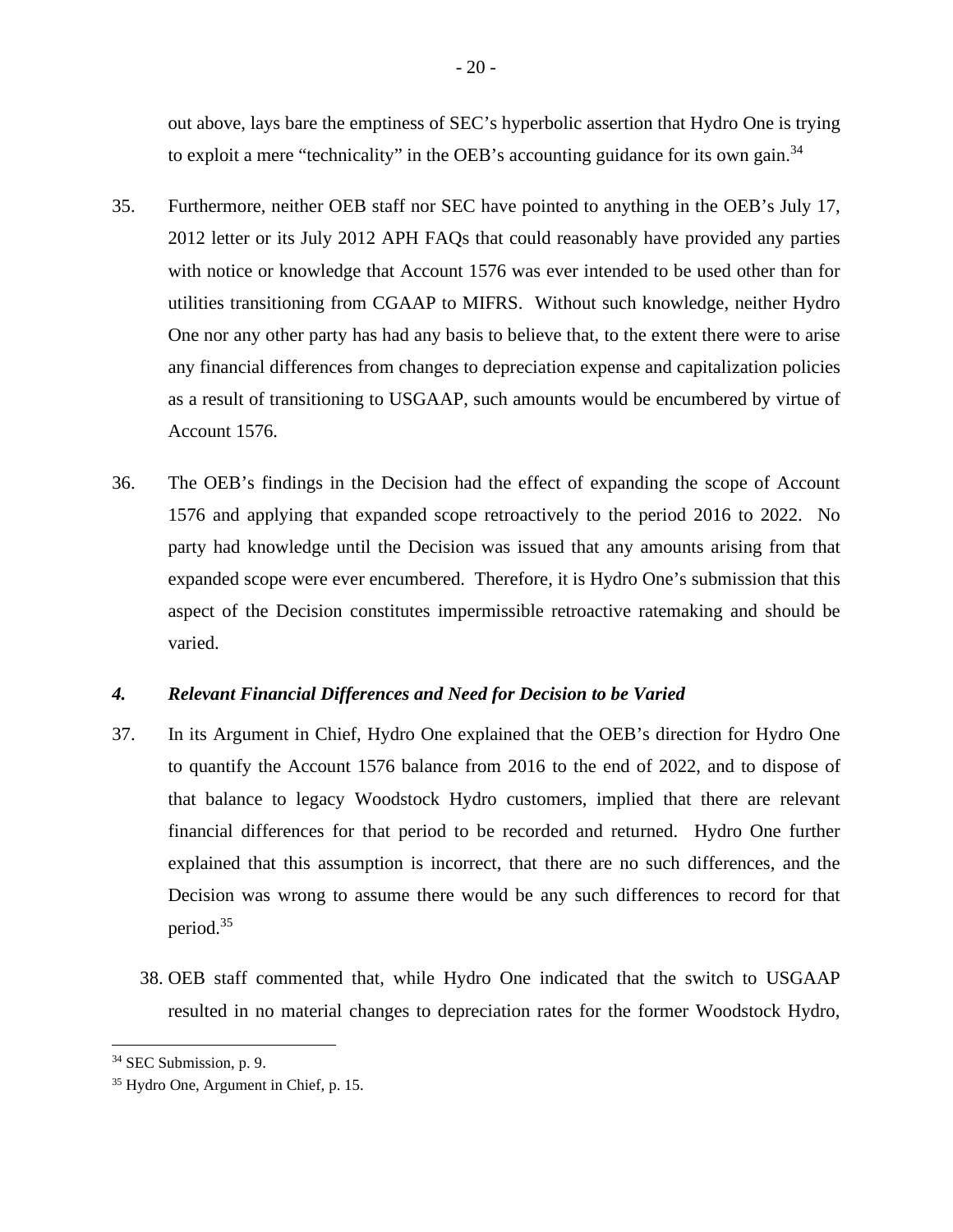Hydro One has not confirmed that it has not changed its capitalization policies and, to the extent the capitalization policies have changed on account of the switch to USGAAP those impacts should be recorded in Account  $1576<sup>36</sup>$  $1576<sup>36</sup>$  $1576<sup>36</sup>$  In fact, Hydro One stated multiple times in its Argument in Chief that there are no financial differences for the period 2016 to 2022 to be recorded in the account, and that there would be no material financial differences for that period even if the scope of Account 1576 required amounts to be recorded in relation to differences between CGAAP and USGAAP.<sup>[37](#page-21-1)</sup> The former Woodstock Hydro implemented MIFRS depreciation expense and capitalization policies effective January 1, 2012 and subsequently adopted USGAAP after October 31, 2015. There are no policy related differences for PP&E accounting between CGAAP and USGAAP. The accounting policies pertaining to capitalization and calculations of depreciation expense are consistent. In fact, in instances where CGAAP was used previously and contained limited accounting guidance or relevant account guidance, the common industry practice was to refer to USGAAP.

- 39. OEB staff and SEC both question why, if there are no material balances to record in Account 1576, would Hydro One not simply file those balances as directed instead of filing a motion to review and vary.[38](#page-21-2) The reasons are twofold. **First**, because the account is not applicable in respect of those years, there is no obligation on Hydro One to report balances even if nil, and it would be improper for Hydro One to do so. **Second**, Hydro One was concerned that even if it did report nil balances that this would not have been accepted because the Decision strongly implied that the OEB expected there to a material balance in the account for the 2016 to 2022 period, as discussed below.
- 40. Hydro One indicated during the hearing that there are no differences in PP&E, for 2016 and beyond, during which time the former Woodstock Hydro was approved to use USGAAP.[39](#page-21-3) Despite this, OEB staff in its submissions in the 2022 Rate Application argued that Account 1576 transactions should not have ceased in 2015 but instead should

<span id="page-21-0"></span><sup>36</sup> OEB Staff Submission, p. 6.

<span id="page-21-1"></span><sup>37</sup> Hydro One, Argument in Chief, p. 15.

<span id="page-21-2"></span><sup>38</sup> OEB Staff Submission, p. 7; SEC Submission, p. 14.

<span id="page-21-3"></span><sup>39</sup> EB-2021-0033, Hydro One, Response to Interrogatory Staff 19(c), November 5, 2021.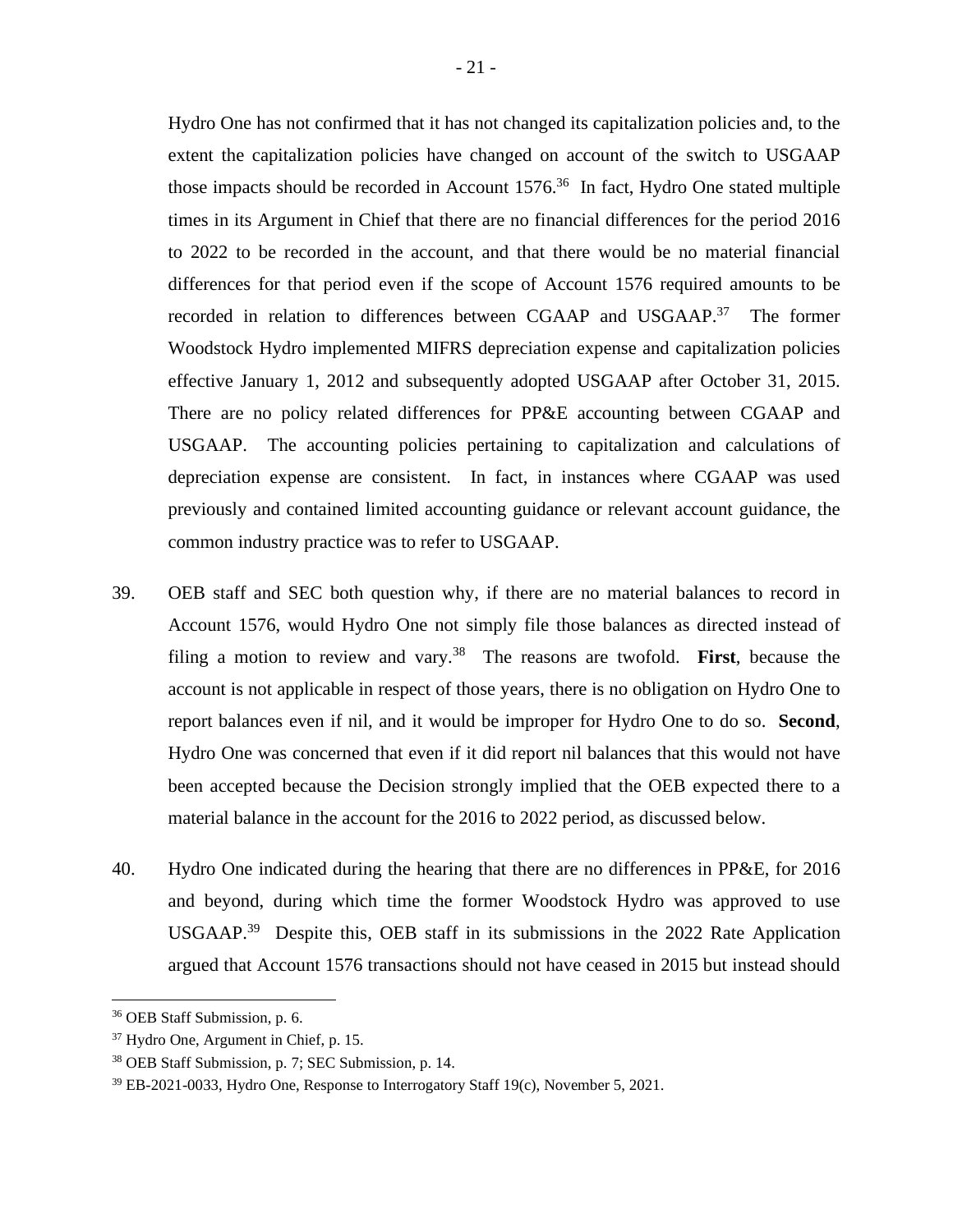have continued until the former Woodstock Hydro is rebased. OEB staff commented that annual transactions in the account from 2013 to 2015 for the former Woodstock Hydro were approximately \$500,000 (credit in favour of ratepayers). On that basis, OEB staff estimated that for 2016 to 2022 Hydro One should also have entries of a similar amount, totaling at least \$3,500,000 in favour of ratepayers.<sup>[40](#page-22-0)</sup> This suggested that OEB staff was of the view that Hydro One was required to continue recording differences between CGAAP and MIFRS throughout the 2016 to 2022 period notwithstanding that the former Woodstock Hydro had adopted USGAAP and was no longer using MIFRS policies during that timeframe.

41. The Decision did not direct Hydro One to record differences between CGAAP and USGAAP, even if nil or immaterial. Rather, the Decision simply indicated that the OEB agreed with OEB staff that Hydro One should *continue* to record transactions in Account 1576 to the end of 2022. Given that Account 1576 is intended to capture differences between CGAAP and IFRS, Hydro One interpreted this direction to mean that the OEB was directing Hydro One to continue tracking differences relative to MIFRS, as was implied by the OEB staff submissions and its estimate of a \$3,500,000 credit balance in favour of ratepayers. Further supporting this interpretation was the direction to dispose of that balance as part of the 2023 rebasing application. This demonstrated the OEB's expectation that there would in fact be a balance to dispose of. It is for these reasons that Hydro One considered it appropriate to request a variance to the Decision notwithstanding its determination that the balance in Account 1576 for the relevant period would be nil or immaterial.

# **D. REPLY SUBMISSIONS RELATING TO ACCOUNT 1592**

#### *1. Hydro One's Argument in Chief*

<span id="page-22-1"></span>42. In its Argument-in-Chief, with respect to the OEB's findings on Account 1592 (Subaccount CCA Changes) for the three Acquired Utilities, Hydro One argued that the OEB erred in its findings by:

<span id="page-22-0"></span><sup>40</sup> EB-2021-0033, OEB Staff Submission, November 19, 2021, pp. 12-13.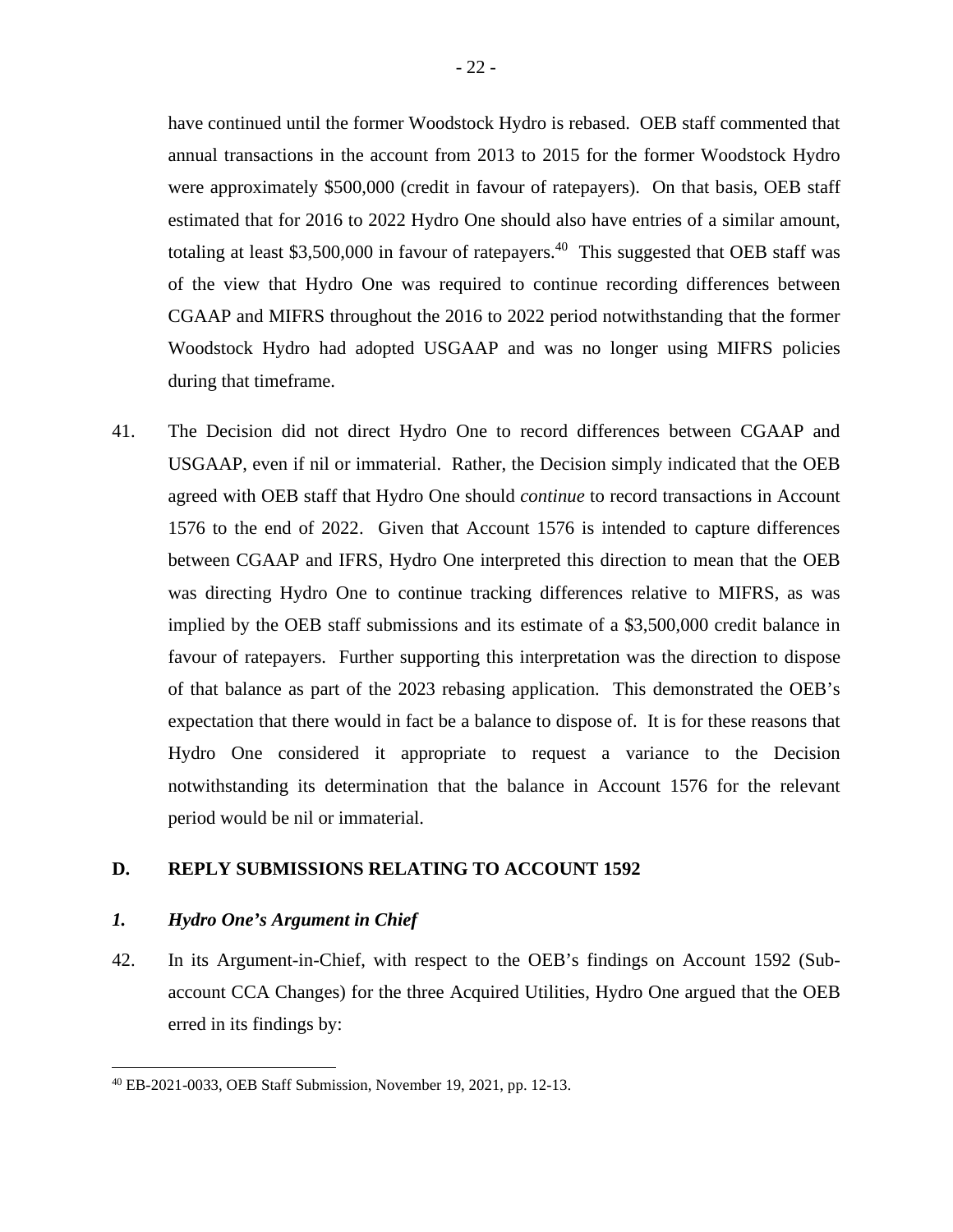- a. misapplying the concept of rate base additions and incorrectly finding that there were "additions embedded in the acquired utilities" from 2018 onward, upon which Hydro One realizes "windfall gains";
- b. incorrectly applying the long-established ratemaking principle that benefits follow costs by finding that tax benefits from accelerated depreciation on assets inservice during the 2018-2022 period, but not added to the respective rate bases underpinning the Acquired Utilities' rates, should be for the benefit of ratepayers despite the fact that ratepayers had not borne any of the costs of the in-serviced assets in their rates; and
- c. requiring Hydro One to use a method for calculating balances for 2018 to 2022 that is not consistent with the approved terms of Account 1592.
- 43. Hydro One therefore requested that the OEB substitute its findings on Account 1592 with a finding, in respect of the former service areas for each of the Acquired Utilities, that there are no balances in Account 1592, Sub-account CCA Changes, and that Hydro One is not directed to calculate balances for the 2018-2022 period.

## *2. Rate Base Additions and Benefits Follow Costs*

44. Hydro One has reviewed the OEB decisions for other utilities in respect of Account 1592, as cited in OEB staff's submissions. While Hydro One does not necessarily agree with the full context of those submissions, it has decided not to pursue either of the first two elements of its motion in respect of Account 1592, as listed in paragraph [42](#page-22-1), above. Regarding the third element of its motion in respect of Account 1592, in relation to the method for calculating balances for 2018 to 2022, Hydro One's submissions are set out below.

## *3. Method for Calculating Balances for 2018 to 2022*

45. In the 2022 Rate Application, Hydro One recorded no balances in each of the Acquired Utilities' Account 1592 (Sub-account CCA Changes) on the basis of its view that there were no revenue requirement impacts from the change in CCA rules because there had been no rate base additions for the Acquired Utilities from 2018 onward. In the Decision,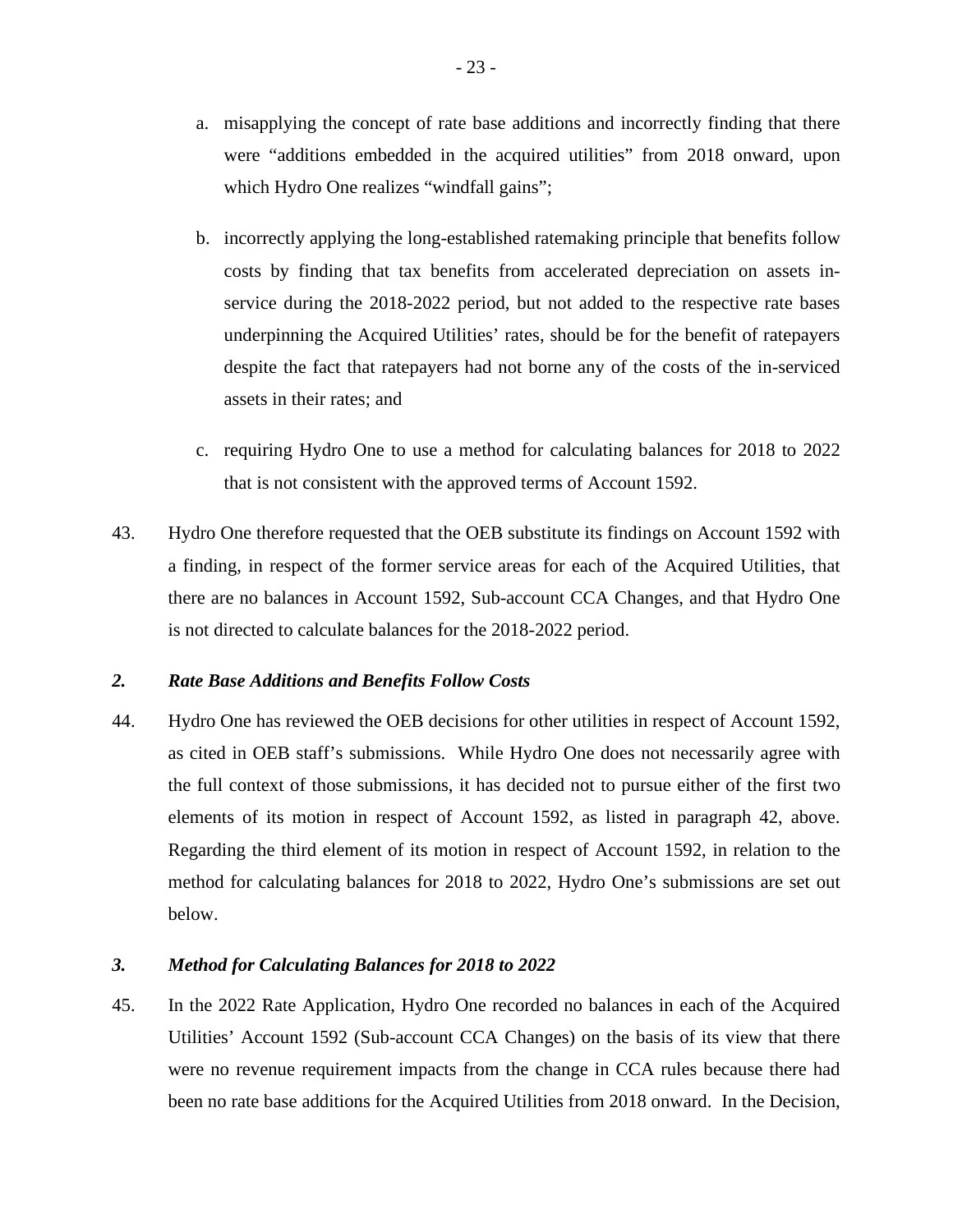the OEB agreed with OEB staff's submission that there should be balances for each of the Acquired Utilities. The Decision then directs Hydro One to calculate balances to the end of 2022 using a specific methodology that had been proposed by OEB staff. Hydro One takes issue with the methodology that the OEB has directed it to use for this purpose.

46. As explained in Hydro One's Argument in Chief, the methodology recommended by OEB staff and directed by the OEB in the Decision is not consistent with the terms under which Account 1592 was established. The methodology required by the Decision is as follows:

> The balances in the sub-accounts should equal 100% of the revenue requirement impact of the CCA difference **on actual (and forecast, as applicable) annual capital additions** between i) the CCA calculated using the prior CCA rules underpinning rates and ii) the CCA calculated using the accelerated CCA rules applicable to each year of the period.<sup>[41](#page-24-0)</sup>

47. Hydro One's submission, as set out in its Argument in Chief, is that given the purpose of Account 1592 (Sub-account CCA Changes) is specifically to track the revenue requirement impact of the change in CCA rules which introduced Accelerated CCA under the AIIP, it is not appropriate to calculate the relevant amounts using actuals. This is because the use of actuals has the effect of capturing more variables than just the tax impact arising from the introduction of Accelerated CCA. Specifically, using actuals would result in the calculations also capturing tax variances arising from differences in fixed asset additions between the assets that are in rate base, and assets that are in service but which have not been added to rate base. As Account 1592 (Sub-account CCA Changes) was not intended to capture impacts other than those resulting from the introduction of Accelerated CCA, and the use of actuals ignores whether the assets are included in rate base, Hydro One argued that the method of calculation required by the Decision is incorrect and inappropriate. $42$ 

<span id="page-24-0"></span><sup>41</sup> EB-2021-0033, Decision and Order, December 16, 2021, p. 13 (emphasis added).

<span id="page-24-1"></span><sup>42</sup> Hydro One, Argument in Chief, pp. 25-26.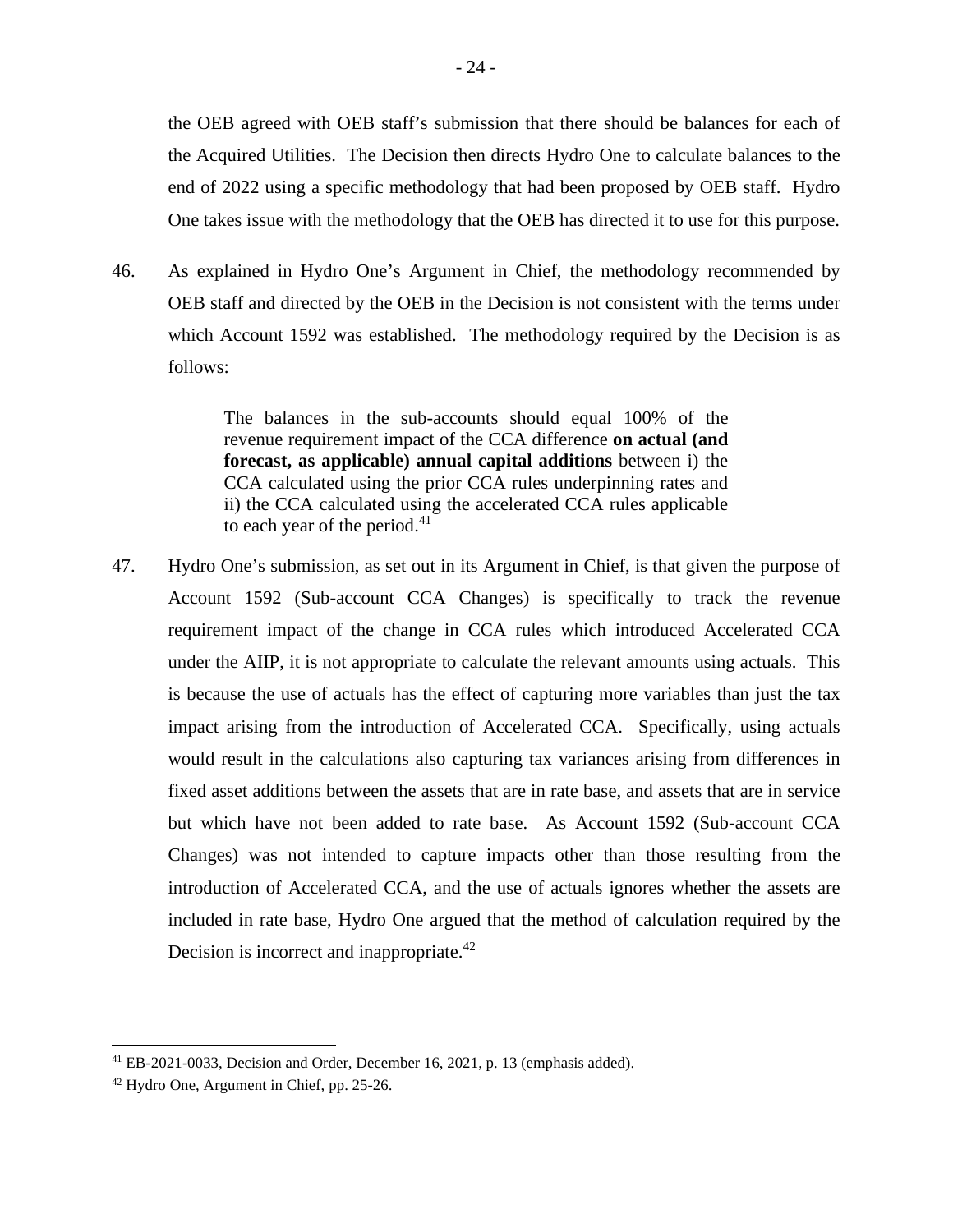- 48. OEB staff, in its submissions, responds by arguing that the method of calculation required by the Decision is "one of the appropriate methods" for calculating the balances in the sub-account.<sup>[43](#page-25-0)</sup> More particularly, OEB staff explains that the OEB has previously approved balances for disposition using either of two methods – an "Approved Additions Method" and an "Actual Additions Method". On the basis that both methods have previously been approved, and because the Decision directed Hydro One to use one of these methods, namely the Actual Additions Method, OEB staff argues that the OEB should not vary this aspect of the Decision. SEC makes no submissions with respect to the Account 1592 calculation methodology.
- 49. Regarding the Approved Additions Method, OEB staff explains that this approach focuses on the impact of the CCA rule change to existing rates by determining the rates that a utility would have received had it reflected the Accelerated CCA rules instead of the prior CCA rules in the test year of its last rebasing application. Regarding the Actual Additions Method, OEB staff explains that this approach focuses on the impact of the CCA rule change to future rates by recognizing the future costs to ratepayers and returns the actual benefit a utility realized from Accelerated CCA.<sup>[44](#page-25-1)</sup>
- 50. Notwithstanding that the OEB may have approved the use of the Actual Additions Method for other utilities in other proceedings, it is Hydro One's submission that only the Approved Additions Method is properly aligned with and therefore in accordance with the parameters established by the OEB for Account 1592 (Sub-account CCA Changes). The sub-account was established by the OEB through a letter issued July 25, 2019. In the letter, the OEB explains that, pursuant to the Accounting Procedures Handbook, distributors are required to record the impact of any differences that result from a change to the tax rates or rules that are assumed in the OEB Tax Model that is used to determine the tax amount that underpins existing rates. The impacts of any such differences that are not reflected in existing rates are to be recorded in Account 1592 (Sub-account CCA Changes). For increased transparency, the OEB established the sub-account for CCA

<span id="page-25-0"></span><sup>43</sup> OEB Staff Submission, p. 12.

<span id="page-25-1"></span><sup>44</sup> OEB Staff Submission, p. 13.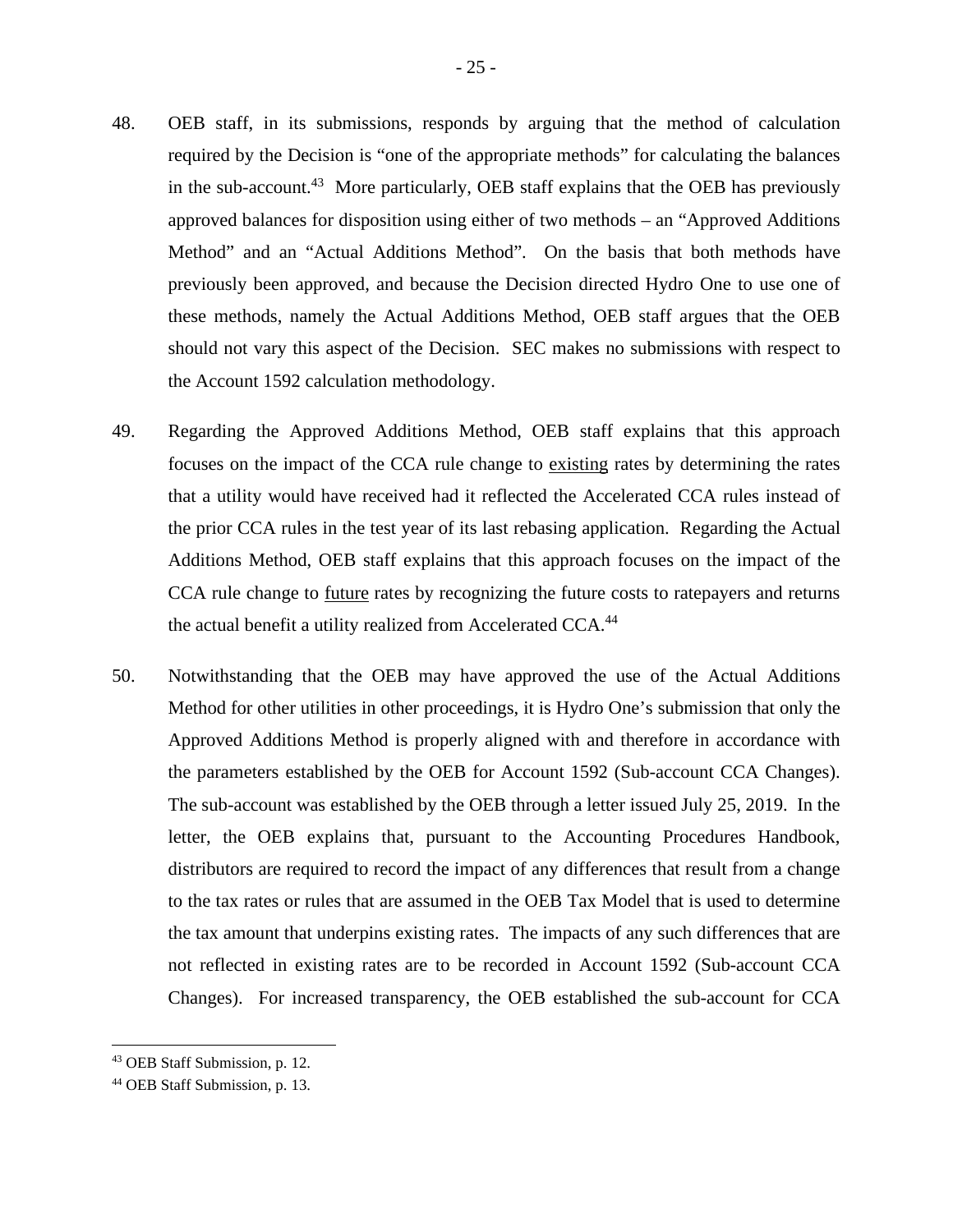Changes specifically for the purposes of recording the full revenue requirement impact of any changes in CCA rules that are not reflected in base rates.<sup>[45](#page-26-0)</sup>

- 51. It is Hydro One's submission that the parameters established by the OEB for Account 1592, and the CCA Changes sub-account more particularly, are clearly and expressly focused on the impact of the CCA rule change to *existing* rates. This is evident from the fact that the amounts to be recorded in the sub-account are to reflect the impact of any differences that result from a change to the tax rules that are assumed in the tax model used to determine the tax amount underpinning existing rates. In addition, the OEB's reference in the letter to the need to record the full revenue requirement impact of any changes in CCA rules that are not reflected in "base rates" further demonstrates the intended focus as being on the impacts relative to existing rates. This clear focus on impacts relative to existing rates is wholly consistent with the Approved Additions Method. In contrast, the focus of the Actual Additions Method on the impact of the CCA rule change to future rates, by recognizing future costs to ratepayers (including, as noted above, costs driven by variables other than the CCA rule change), is not aligned with the parameters established by the OEB for the CCA Changes sub-account.
- 52. It is Hydro One's view that the Actual Additions Method is not in accordance with the OEB's requirements for Account 1592 (Sub-account CCA Changes) and the direction in the Decision for Hydro One to use that method is therefore incorrect.
- 53. Hydro One also notes that the Actual Additions Method directed by the Decision is inconsistent with the manner in which Hydro One calculates its other Account 1592 balances for its Transmission and Distribution businesses.
- 54. Moreover, Hydro One has determined that the total amount to be recorded in Account 1592 (Sub-account CCA Changes) using the Approved Additions Method would actually be higher than the total amount resulting from the method it was directed to use in the Decision. Specifically, the Actual Additions Method directed by the OEB would result in

<span id="page-26-0"></span><sup>45</sup> OEB Letter re Accounting Direction Regarding Bill C-97 and Other Changes in Regulatory or Legislated Tax Rules for Capital Cost Allowance, July 25, 2019.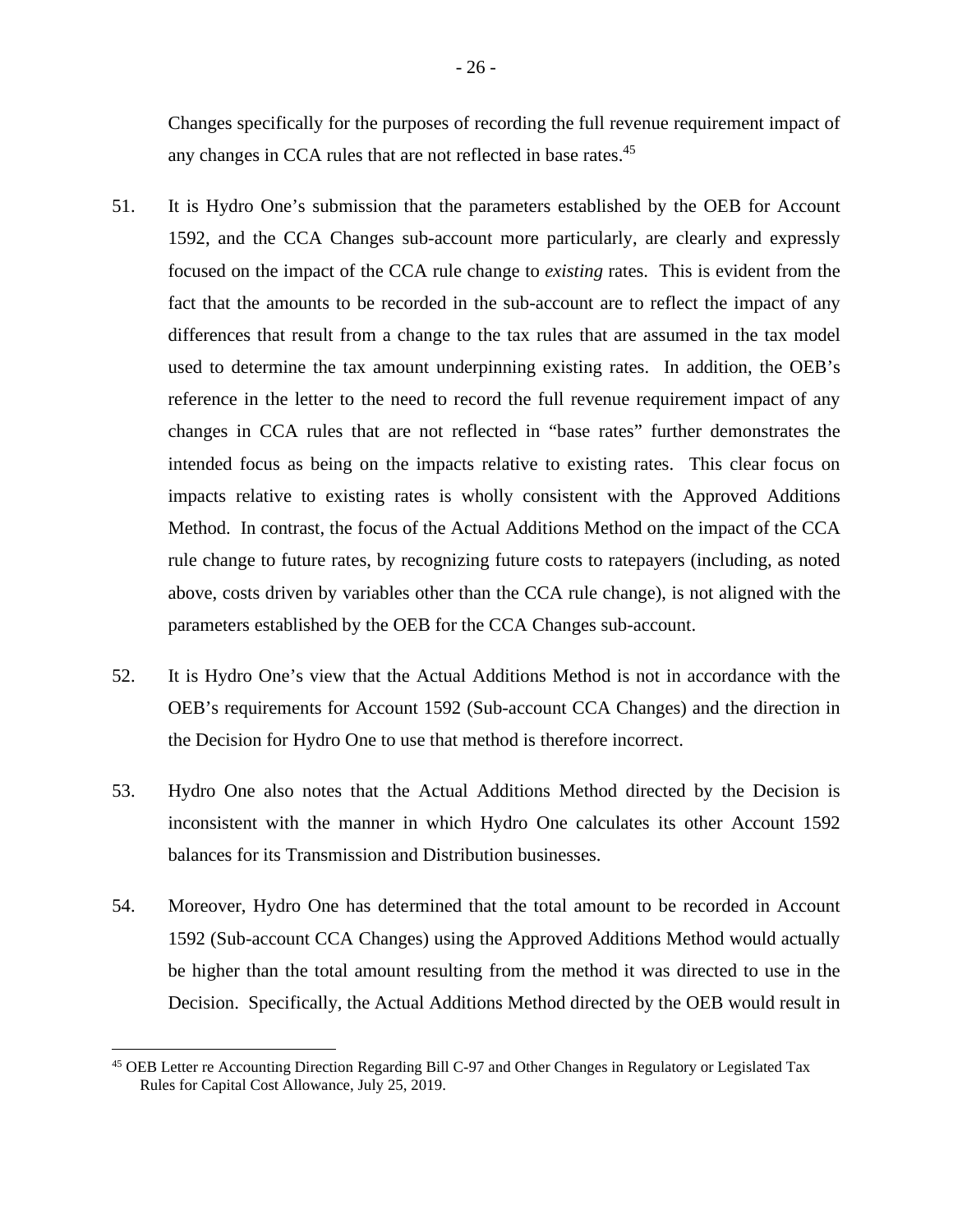a balance of approximately \$1.2 million to be returned to ratepayers, whereas the Approved Additions Method that Hydro One submits is in accordance with the requirements for the sub-account would result in a balance of approximately \$1.6 million to be returned to ratepayers. Hydro One therefore requests that the OEB vary the Decision so as to not prescribe the Actual Additions Method. This will enable Hydro One to use the Approved Additions Method, consistent with its existing practice and the established parameters for the sub-account.

#### **E. CONCLUSION**

- 55. The OEB erred in its Account 1576 Findings by interpreting the scope of Account 1576 as applying to the former Woodstock Hydro, which at all relevant times (as it relates to this motion) used USGAAP as its accounting standard. The OEB thereby amended and expanded the scope of Account 1576, and retrospectively applied that new scope to prior periods contrary to the rule against retroactive ratemaking. The submissions from OEB staff and SEC relied upon an historical policy document that concerned Account 1575, which is not the account that is the subject of this proceeding. Moreover, neither submission pointed to anything that indicates Account 1576 applied to the former Woodstock Hydro upon that utility's adoption of USGAAP.
- 56. The OEB also incorrectly assumed, contrary to the evidence, that there are relevant financial differences for 2016-2022 to be recorded in Account 1576 in respect of the former Woodstock Hydro. Hydro One has confirmed that there are no such differences to be recorded, and explained why it is necessary to vary the Decision notwithstanding that the balances would be nil or immaterial if they were required to be provided.
- 57. While Hydro One is not pursuing parts of its motion in respect of Account 1592, it continues to assert that the OEB erred by requiring Hydro One to use a method for calculating balances for 2018 to 2022 that is not consistent with the approved terms of Account 1592. The correct method results in a higher amount being credited to ratepayers as compared to the method directed by the OEB.